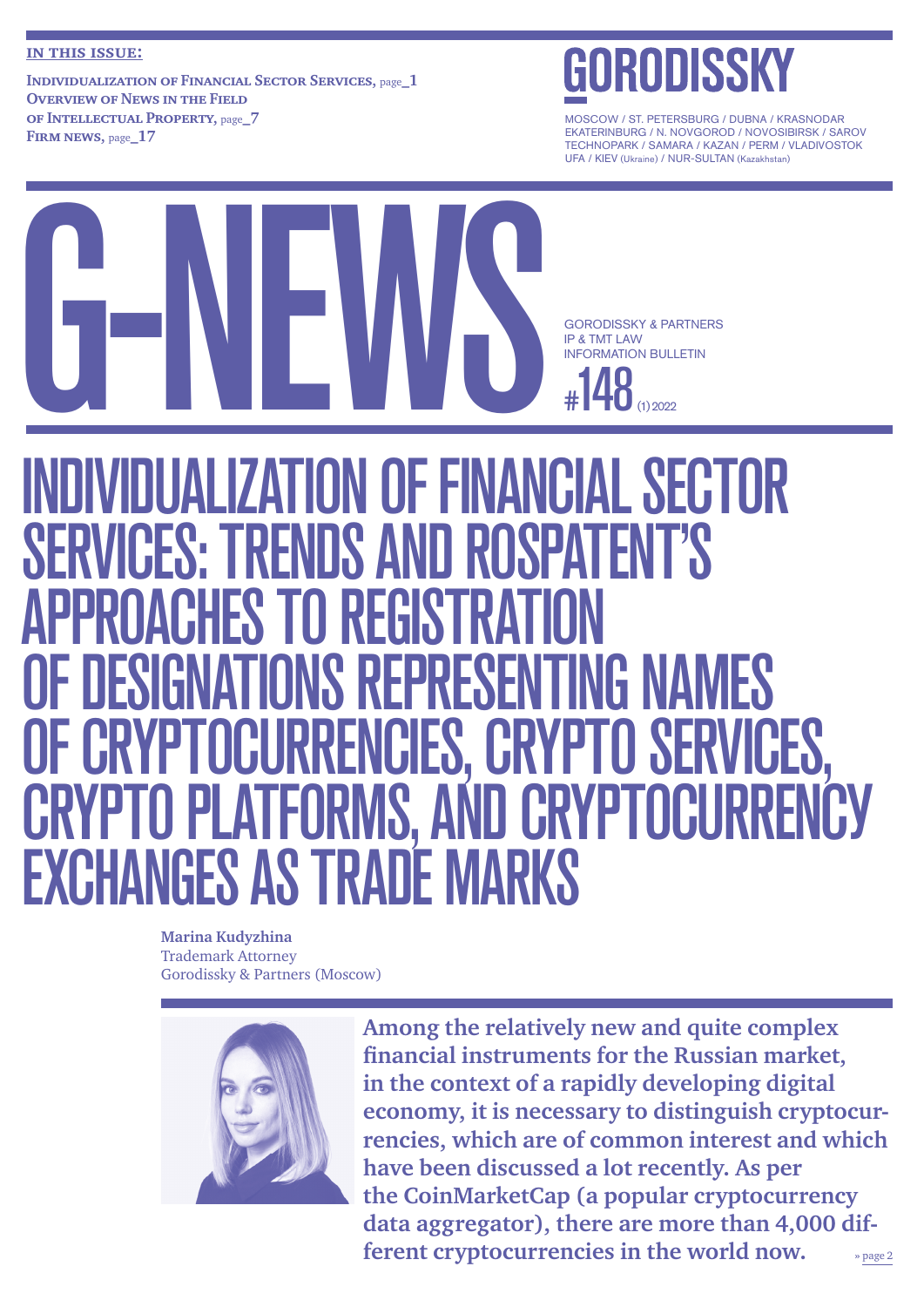**In the last year, the world saw a rapid growth of the crypto market. In December 2021, its overall capitalization reached USD2.3 trillion. As per some estimates, Russian individuals' crypto transactions reach USD5 billion a year. Russian individuals are active users of online platforms trading in cryptocurrencies. In addition, Russia is among the global crypto mining capacity leaders (as per the report for public consultations entitled "Cryptocurrencies: Trends, Risks, and Measures" issued by the Central Bank of the Russian Federation on 20 January 2022). It is clear that Russia is one of the key players in the crypto market and the legal regulation of crypto currencies in our country is an inescapable reality and is most vital as never before. 2/3**  $\vert$  In the last year, the world saw a rapid currency", which, rather than making

# **LEGISLATIVE REGULATION<br>OF CRYPTO-CURRENCIES** *IN RUSSIA*

**On 1 January 2021, Federal Law No. 259-FZ dated 31 July 2020 On Digital Financial Assets, Digital Currency, and Amendments to Certain Legislative Acts of the Russian Federation (hereinafter referred to as the "DFA law") became effective in Russia, which, as per clause 1 of Article 1, "regulates the relations arising during the issue, accounting, and circulation of digital financial assets, specific features of the activities of an operator of the information system that issues digital financial assets and of an operator of the digital financial asset exchange as well as the relations arising during the circulation of a digital currency in the Russian Federation". Before 1 January 2021, there was no legal definition of a cryptocurrency in the legislation of the Russian Federation, its essence or regulation of issue and circulation were not determined there as well.**

**What are the key aspects of the DFA law? The first thing that catches the eye in the DFA law is that there is no term "cryptocurrency". Instead of the usual term "cryptocurrency", the legislature introduces another term — "digital** 

**it clearer as expected, has created some confusion and uncertainty even at a level of the terminology, since a question immediately comes up: are cryptocurrency and digital currency the same thing or not? We can assume that the reason why the law authors have decided to "hide" cryptocurrencies under the term "digital currencies" is their frequent use in criminal activities and criminal schemes, for example, for money laundering or sale of drugs, for which reason the term "cryptocurrency" sounds negative and has a bad reputation, while the term "digital currency" has not smeared its name.**

**So, a digital currency is a cryptocurrency designation officially approved in the legislation of the Russian Federation. First and foremost, the DFA law clearly separates digital financial assets and digital currencies. As per the DFA law, these are two completely different things. In its current form, the DFA law focuses primarily on the regulation of digital financial assets. Since this article is about cryptocurrencies in their classical meaning, we will not dig into the analysis of digital financial assets but will focus specifically on cryptocurrencies (or digital currencies as per the DFA law). As defined in the DFA law, a digital currency is a set of electronic data (a digital code or a designation) contained in an information system, which are offered and (or) can be accepted as a means of payment, which is not a currency of the Russian Federation, a currency of a foreign state and (or) an international currency or unit of account, and (or) as an investment, in respect of which there is no person obliged to each owner of such electronic data, except for the information system operator and (or) nodes obliged only to ensure compliance of a procedure for issuing this electronic data and carrying out actions with the same to make (change) records in such an information system with its rules (clause 3 of Article 1 of the DFA law). In accordance with this definition, a digital currency can include all classic decentralized or pseudo decentralized cryptocurrencies, for example: Bitcoin (BTC), Litecoin (LTC), ZCash (ZEC), Monero (XMR), Ether or ETH (Ethereum blockchain platform's own cryptocurrency).**

**Among the key aspects of the DFA law relating to the digital currency, it is worth noting that, despite the fact that a digital currency is classified as** 

**a means of payment (which follows from its definition in the DFA law), clause 5 of Article 14 of the DFA law prohibits the acceptance of payment for goods, works, and services in a digital currency in Russia and clause 7 of Article 14 prohibits the dissemination of information about the offer and acceptance of a digital currency as a method of payment for goods, works, and services. It is also worth noting that a digital currency is now officially recognized as property, which allows it to be included in civil transactions.**

In addition, the DFA law currently contains no procedure or rules for digital currency transactions, it merely makes a reference to other federal laws that do not exist yet: "The organization of an issue and (or) the issue and (or) the organization of circulation of a digital currency in the Russian Federation shall be regulated in accordance with the federal laws" (clause 4 ofArticle 14 of the DFA law).

**Thus, in its current form, the DFA law is a sort of compromise solution between a complete ban on cryptocurrencies and their full legalization. The DFA law, which adoption has been waited for by the crypto community for about three years, should seemingly have brought legal certainty, after all, in terms of the Russian regulation of cryptocurrencies, but in fact it just has laid the foundations for the regulation of the crypto industry in our country. Currently, in Russia, there is no ban on cryptocurrency as, however, there never has been. You can make any cryptocurrency sale and purchase transactions or pledge, exchange, gift, and bequeath it. It is not quite clear what awaits the crypto market further on. The legislation on the regulation of cryptocurrencies is being elaborated at full speed; however, it is already obvious that the government has come to the conclusion that cryptocurrencies need regulation and strict control, not a ban in any way.**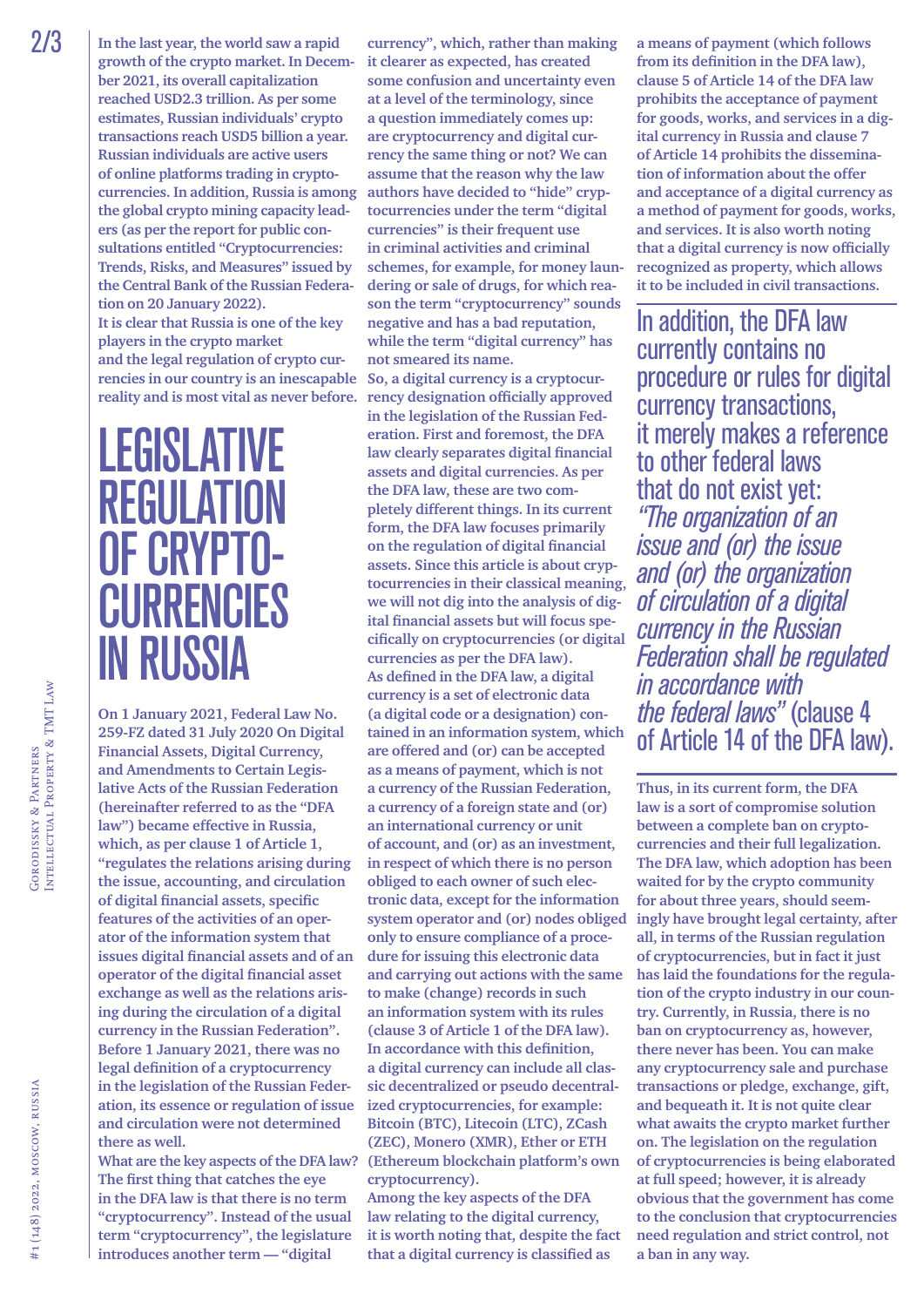# ROSPATENT'S PRACTICE IN EXPERT EXAMINAT OF DESIGNATIONS REPRESENTING NAMES OF CRYPTO SERVICES, CRYPTO PLATFORMS, CRYPTOCURRENCY EXCHANGÉS, OR CRYPTOCURRENCIES

**But can there be any difficulties with registration of designations representing the names of cryptocurrencies, crypto services, platforms, and exchanges as trade marks in Russia? Yes, there can be. Problems have also periodically occurred before the DFA law became effective and they still periodically occur.** 

**The word "periodically" is used here for a reason since the Rospatent's position is often inconsistent and unpredictable when registering designations representing the names of cryptocurrencies, crypto services, platforms, and exchanges as trade marks, so it is impossible to assert in advance whether Rospatent will refuse to register such a designation as a trade** 

**mark or not. For example, below is a rather extensive list of the trade marks already registered in Russia, which are the names of cryptocurrencies, crypto services, platforms, and exchanges, that have been granted legal protection both before and after the DFA law became effective (the list is not exhaustive):**

| <b>Trade mark</b>  | <b>Registration number and date</b>                                  | <b>Classes according to the International</b><br><b>Right holder</b><br><b>Classification of Goods and Services</b> |                                            |  |
|--------------------|----------------------------------------------------------------------|---------------------------------------------------------------------------------------------------------------------|--------------------------------------------|--|
| <b>GEMINI</b>      | Russian registration No. 563383 dated<br>09, 36<br>01 February 2016  |                                                                                                                     | Gemini IP, LLC                             |  |
| $\oplus$ GEMINI    | Russian registration No. 686042 dated<br>04 December 2018            | 36                                                                                                                  | (US)                                       |  |
| <b>RIPPLE</b>      | Russian registration No. 543730 dated<br>26 May 2015                 | 09, 36                                                                                                              | <b>Ripple Labs Inc.</b><br>(US)            |  |
| <b>ZCASH</b>       | Russian registration No. 626956 dated<br><b>18 August 2017</b>       | 36                                                                                                                  |                                            |  |
| <b>ZCASH</b>       | Russian registration No. 782573 dated<br>10 November 2020            | 09, 42                                                                                                              | <b>Zcash Foundation</b><br>(US)            |  |
| 2                  | Russian registration No. 629522 dated<br>08 September 2017           | 36                                                                                                                  |                                            |  |
| TETHER             | Russian registration No. 659313 dated<br>09 June 2018                | 36                                                                                                                  |                                            |  |
| <b>⊕</b> tether    | Russian registration No. 736211 dated<br>22 November 2019            | 36                                                                                                                  | <b>Tether Operations</b><br>Limited (VG)   |  |
| <b>XAUt</b>        | Russian registration No. 776705 dated<br>28 September 2020           | 36                                                                                                                  |                                            |  |
| $E/d$ EXMO         | <b>International registration No. 1431169</b><br>dated 25 April 2019 | 36                                                                                                                  | <b>EXMO EXCHANGE</b><br>LTD. (GB)          |  |
| <b>&amp;Huobi</b>  | Russian registration No. 702420 dated<br><b>11 March 2019</b>        | 09, 35, 36, 38, 41, 42                                                                                              | <b>HUOBI GLOBAL</b><br><b>LIMITED (SC)</b> |  |
| <b>BINANCE</b>     | Russian registration No. 739011 dated<br>12 December 2019            | 09, 35, 36                                                                                                          | <b>Binance Holdings</b>                    |  |
| <b>BINANCE DEX</b> | Russian registration No. 806956 dated<br>13 April 2021               | 09, 35, 36                                                                                                          | Limited (KY)                               |  |
| <b>EOSFINEX</b>    | Russian registration No. 731682 dated<br><b>16 October 2019</b>      | 36                                                                                                                  |                                            |  |
| <b>BITFINEX</b>    | Russian registration No. 714789 dated<br>05 June 2019                | 36                                                                                                                  | iFinex Inc. (VG)                           |  |
| <b>BITFINEX</b>    | Russian registration No. 714788 dated<br>05 June 2019                | 36                                                                                                                  |                                            |  |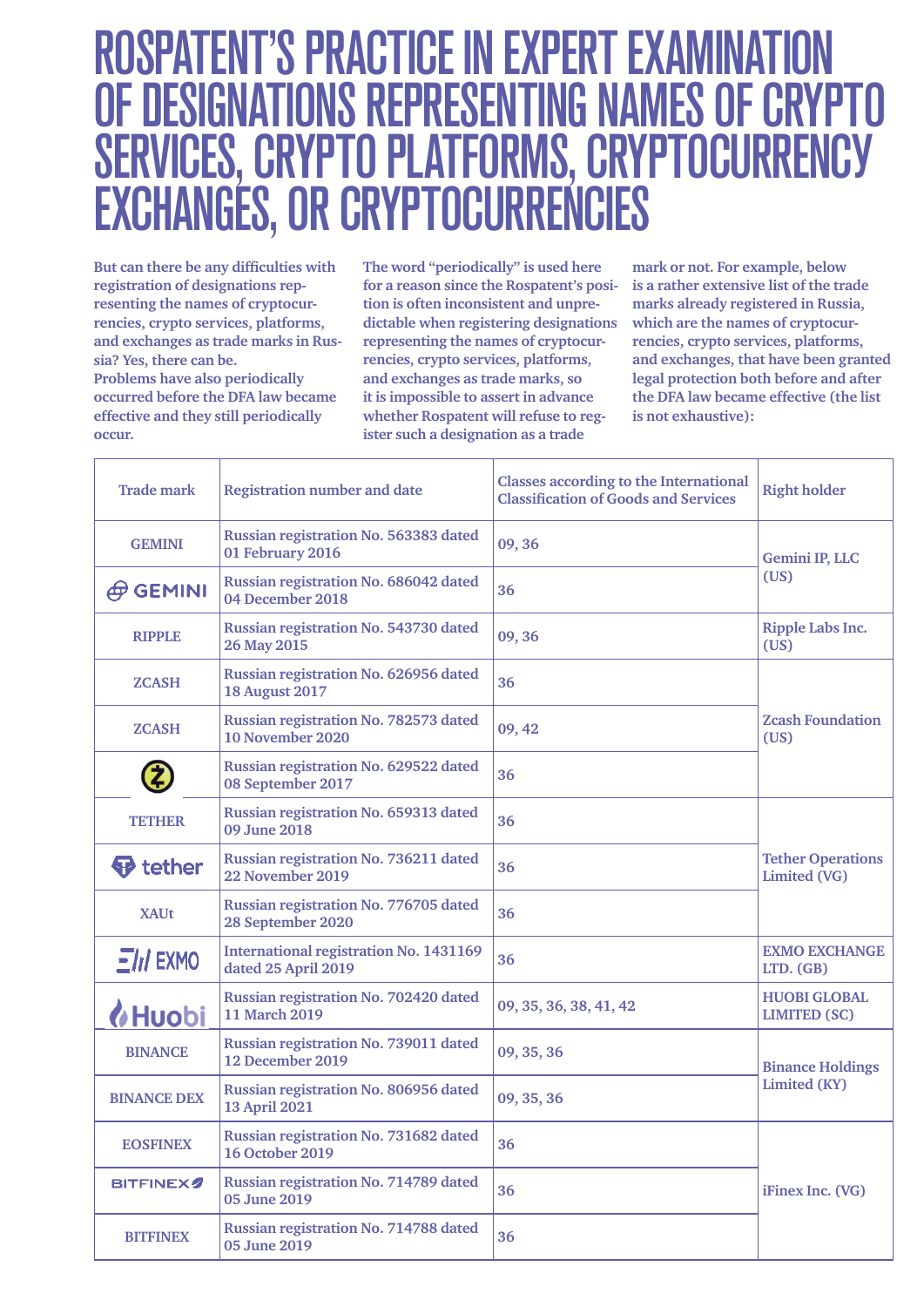| <b>Trade mark</b> | <b>Classes according to the International</b><br><b>Registration number and date</b><br><b>Classification of Goods and Services</b> |                    | <b>Right holder</b>                                         |  |
|-------------------|-------------------------------------------------------------------------------------------------------------------------------------|--------------------|-------------------------------------------------------------|--|
| <b>BITFINEX</b>   | Russian registration No. 791888 dated<br><b>13 January 2021</b>                                                                     | 35                 | iFinex Inc. (VG)                                            |  |
| <b>BETFINEX</b>   | Russian registration No. 813760 dated<br>03 June 2021                                                                               | 09, 36, 41, 42     |                                                             |  |
| <b>ETHEREUM</b>   | <b>International registration No. 1444094</b><br>dated 27 February 2020                                                             | 09, 36, 41, 42     | <b>Stiftung Ethereum</b><br>(Foundation Ethe-<br>reum) (CH) |  |
| <b>LIBRA</b>      | Russian registration No. 770277 dated<br><b>05 August 2020</b>                                                                      | 36, 45             |                                                             |  |
| ДИЕМ              | Russian registration No. 834148 dated<br><b>25 October 2021</b>                                                                     | 09, 35, 36, 42, 45 | <b>Libra Association</b><br>(CH)                            |  |
| <b>DIEM</b>       | Russian registration No. 834147 dated<br><b>25 October 2021</b>                                                                     | 09, 35, 36, 42, 45 |                                                             |  |
| <b>BULLISH</b>    | Russian registration No. 824860 dated<br><b>17 August 2021</b>                                                                      | 09, 36, 42         | <b>Bullish Global</b>                                       |  |
| <b>BULLISH</b>    | Russian registration No. 824861 dated<br><b>17 August 2021</b>                                                                      | 09, 36, 42         | (KY)                                                        |  |
| <b>CHIA</b>       | Russian registration No. 839764 dated<br>01 December 2021                                                                           | 09, 36, 41, 42     | <b>Chia Network Inc.</b>                                    |  |
| <b>chia</b>       | Russian registration No. 839765 dated<br>01 December 2021                                                                           | 09, 36, 41, 42     | (US)                                                        |  |
| bybit             | Russian registration No. 848651 dated<br>18 January 2022                                                                            | 09, 36, 42         | <b>Bybit Fintech Lim-</b>                                   |  |
| <b>BYB</b> T      | Russian registration No. 848652 dated<br>18 January 2022                                                                            | 09, 36, 42         | ited (SC)                                                   |  |

**It is worth noting that the overwhelming majority of the above trade marks have been registered without preliminary refusals to register by the expert examination panels.**

**However, despite the fact that Rospatent has already registered a considerable number of trade marks containing the names of cryptocurrencies, crypto services, platforms, and exchanges (the above list is not exhaustive) in the name of various right holders, including for the goods and services directly related to the cryptocurrencies (i.e., the lists of goods and services contain items that directly indicate that the right holder's activities are related to the crypto market, for example: "downloadable computer software for digital currency and cryptocurrency exchange" or "financial exchange services, namely exchange transactions for trading and selling digital currency and cryptocurrency"), the latest practice shows that the probability of Rospatent's refusal to register involvement in shady transactions such marks is still quite high. Applicants trying to register trade marks in Russia, which are the names of cryptocurrencies, crypto services, platforms, and exchanges, still peri-**

**odically face the Rospatent's refusal to register such designations as trade marks referring to subclause 2 of clause 3 of Article 1483 of the Civil Code of Russia, under which "No state registration of designations representing or containing elements that contradict the public interest, principles of humanity and morality as trade marks is allowed". The expert examination panel's arguments are: •The claimed designation is the name of a crypto service or the name** 

**of a cryptocurrency;**

**•As per the press centre of the Central Bank of Russia, due to the lack of security and legally binding entities, transactions in "virtual currencies" are speculative. The Bank of Russia warns that the provision by legal entities of services in the exchange of "virtual currencies" for Russian rubles and foreign currencies as well as for goods (works, services) will be considered as potential in accordance with the legislation on anti-money laundering and combating the financing of terrorism. As a source, the expert examination panel refers to the press releases** 

**of the Bank of Russia On the Use of "Virtual Currencies", in particular, Bitcoin in Transactions dated 27 January 2014 ([http://www.cbr.ru/](http://www.cbr.ru/press/PR/?file=27012014_1825052.htm) [press/PR/?file=27012014\\_1825052.](http://www.cbr.ru/press/PR/?file=27012014_1825052.htm) [htm\)](http://www.cbr.ru/press/PR/?file=27012014_1825052.htm) and On the Use of Private "Virtual Currencies" (Cryptocurrencies) dated 4 September 2017 [\(http://www.cbr.ru/press/pr/?](http://www.cbr.ru/press/pr/?file=04092017_183512if2017-09-04T18_31_05.htm) [file=04092017\\_183512if2017–09–](http://www.cbr.ru/press/pr/?file=04092017_183512if2017-09-04T18_31_05.htm) [04T18\\_31\\_05.htm\)](http://www.cbr.ru/press/pr/?file=04092017_183512if2017-09-04T18_31_05.htm). In this regard, the claimed designation cannot be registered as a trade mark (service mark) based on the provisions provided for in clause 2 of clause 3 of Article 1483 of the Civil Code of Russia, since such registration of the designation as a trade mark (service mark) and its use in civil transactions as a means of individualization of goods and (or) services are qualified by** 

**the expert examination panel as contradicting the public interest. The press releases of the Bank of Russia On the Use of "Virtual Currencies", in particular, Bitcoin in Transactions dated 27 January 2014 [\(http://www.cbr.ru/press/](http://www.cbr.ru/press/PR/?file=27012014_1825052.htm) [PR/?file=27012014\\_1825052.](http://www.cbr.ru/press/PR/?file=27012014_1825052.htm) [htm\)](http://www.cbr.ru/press/PR/?file=27012014_1825052.htm) and On the Use of Private "Virtual Currencies" (Cryptocur-**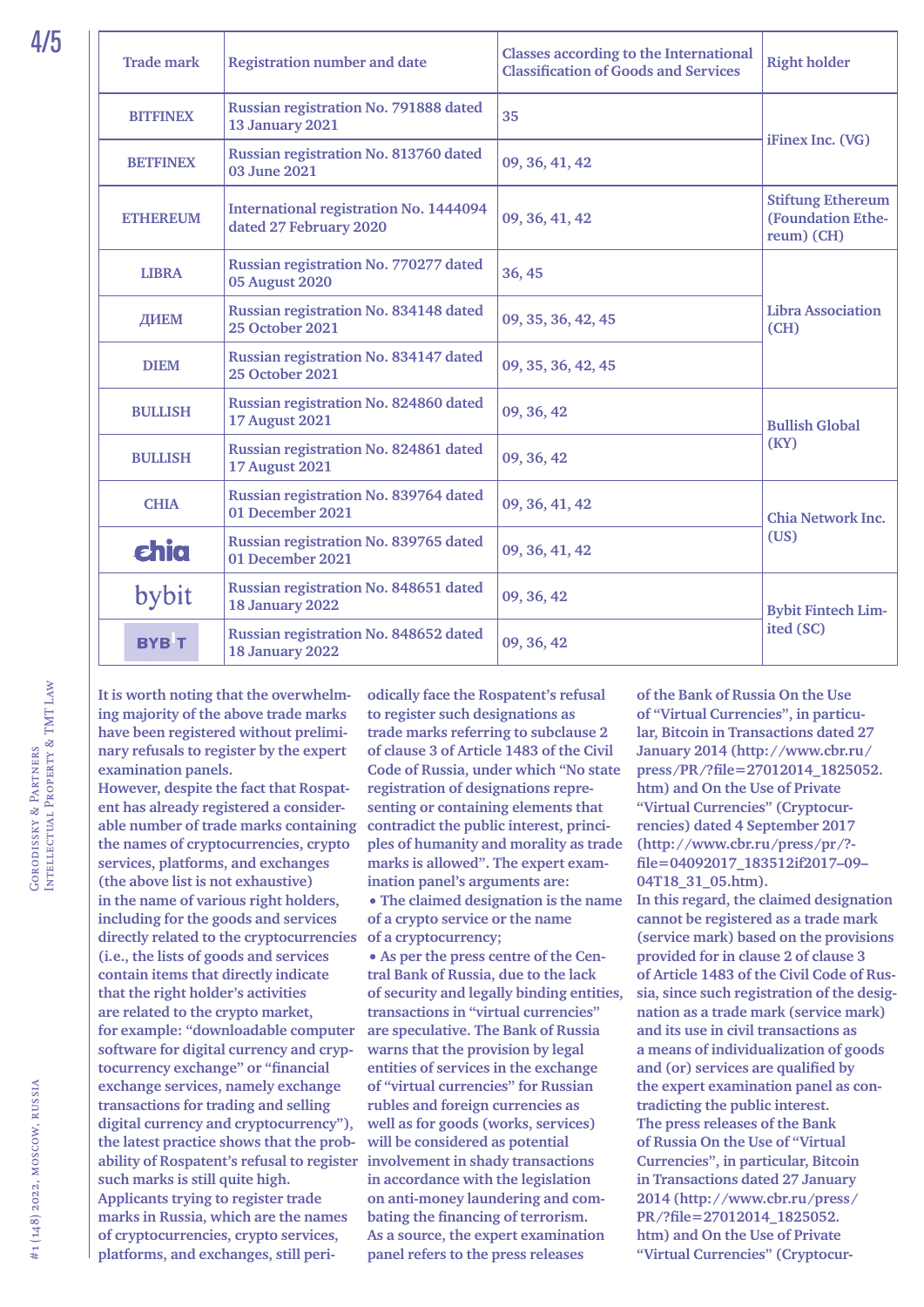**rencies) dated 4 September 2017 [\(http://www.cbr.ru/press/pr/?](http://www.cbr.ru/press/pr/?file=04092017_183512if2017-09-04T18_31_05.htm) [file=04092017\\_183512if2017–09–](http://www.cbr.ru/press/pr/?file=04092017_183512if2017-09-04T18_31_05.htm) [04T18\\_31\\_05.htm\)](http://www.cbr.ru/press/pr/?file=04092017_183512if2017-09-04T18_31_05.htm) referred to by Rospatent are issued as press releases by the press centre of the Bank of Russia, are not signed by anyone, are not registered and, accordingly, cannot be considered as regulations binding upon federal state authorities, state authorities of constituent entities of the Russian Federation and local authorities, all legal entities and individuals, since such regulations must be issued in the form of directions, statutes, and instructions and must be duly ket for digital currencies establishing registered (Article 7 of Federal Law No. the rules for their circulation and pool 86-FZ dated 10 July 2002 (as amended on 30 December 2021) On the Central Bank of the Russian Federation (Bank of Russia) (as amended, effective from 11 January 2022)). Thus, the press releases always referred by Rospatent in support of its refusal under subclause 2 of clause 3 of Article 1483 of the Civil Code of Russia cannot be legally considered to have legislative effect or to be applicable when interpreting the legislation, for which reason it can be concluded that there is no regulatory position of the Bank of Russia on this issue.**

**In addition, these press releases do not contain any direct statements that cryptocurrencies are quasi-money and are banned in Russia, on which basis the expert examination panel could qualify the registration of designations representing the names of cryptocurrencies, crypto services, platforms, and exchanges as a trade mark and their use in civil transactions for contradiction to the public interest as means of individualization of goods and (or) services as contradicting the public interest, and that the registration and use of such trade marks may result in a violation of the legislation of the Russian Federation in other areas of legal regulation. Moreover, in its press release dated 4 September 2017, the Bank of Russia even reports that "along with interested federal state authorities, the Bank of Russia monitors the crypto market and develops approaches to the definition and regulation of cryptocurrencies in the Russian Federation", thereby indicating the government's intent to put the crypto market in order at the legislative level in the near future.**

**Thus, it seems that the above press releases of the Bank of Russia cannot be sufficient to support the Rospatent's position when making decisions about the contradiction of designations** 

**representing the names of cryptocurrencies, crypto services, platforms, and exchanges to the Russian public interest.**

**In addition, as per the draft law on the regulation of cryptocurrencies brought by the Ministry of Finance of Russia in the Government of Russia on 18 February 2022, which has been prepared based on the previously approved Framework of Legislative Regulation of Mechanisms for Organiz-to the public interest just because ing the Circulation of Digital Currencies, the changes proposed in the draft related to tobacco smoking, consumplaw are aimed at forming a legal marof members (more details on the Ministry's website: [https://minfin.gov.ru/](https://minfin.gov.ru/ru/press--center/?id_4=37774minfin_rossii_napravil_v_pravitelstvo_rossii_proekt_federalnogo_zakona_o_tsifrovoi_valyute) [ru/press-center/?id\\_4=37774-minfin\\_](https://minfin.gov.ru/ru/press--center/?id_4=37774minfin_rossii_napravil_v_pravitelstvo_rossii_proekt_federalnogo_zakona_o_tsifrovoi_valyute) [rossii\\_napravil\\_v\\_pravitelstvo\\_ros](https://minfin.gov.ru/ru/press--center/?id_4=37774minfin_rossii_napravil_v_pravitelstvo_rossii_proekt_federalnogo_zakona_o_tsifrovoi_valyute)[sii\\_proekt\\_federalnogo\\_zakona\\_o\\_tsi](https://minfin.gov.ru/ru/press--center/?id_4=37774minfin_rossii_napravil_v_pravitelstvo_rossii_proekt_federalnogo_zakona_o_tsifrovoi_valyute)[frovoi\\_valyute](https://minfin.gov.ru/ru/press--center/?id_4=37774minfin_rossii_napravil_v_pravitelstvo_rossii_proekt_federalnogo_zakona_o_tsifrovoi_valyute)). The new draft law explicitly indicates the government's position aimed at legalizing the crypto market, not completely banning. Thus, such designations cannot contradict the public interest, since the balanced position of the official Russian government, reflecting the public sentiment, as we see, is in no case aimed at banning the circulation of cryptocurrencies; on the contrary, the official government is after legalizing and streamlining relations in the crypto market.**

**It is also worth noting that the rule of law specified as a ground for refusal to register designations, namely, subclause 2 of clause 3 of Article 1483 of the Civil Code of Russia, provides of the designation itself or its elements. designations include a designation As a rule, the names of cryptocurrencies, crypto services, platforms, and exchanges are either fantasy words, such as BINANCE or ETHE-REUM, or words that are semantically neutral with respect to the goods and services related to cryptocurrencies, such as RIPPLE or GEMINI. Obviously, such designations for goods In the above decisions of the Intellecand services related to a cryptocurrency cannot actually contradict the public interest, since they contain neither direct nor associative calls for purchase or use of cryptocurrencies istration and containing the name in transactions, do not form positive attitude to cryptocurrencies, have no offensive meaning, etc. In other words, it is apparent that such designations themselves do not contradict the legal foundations of public order and cannot cause any negative associations with the goods and services for which the protection of designations** 

**is claimed. In fact, this is confirmed by the position of Rospatent itself that has registered both these particular marks and other marks, including for the goods and services related to a cryptocurrency.**

**If you follow the Rospatent's logic, the expert examination panel should also refuse to register trade marks representing the names of tobacco or alcoholic beverages based on contradiction there are a number of restrictions tion of nicotine containing products and alcoholic beverages, and their sale under the current legislation in Russia. The court practice of challenging the Rospatent's decisions to refuse to register designations representing the names of cryptocurrencies, crypto services, platforms, and exchanges as trade marks based on subclause 2 of clause 3 of Article 1483 of the Civil Code of Russia is too small and is limited to two decisions of the Intellectual Property Rights Court dated 10 September 2021 in case No. SIP-387/2021 and dated 31 January 2022 in case No. SIP-386/2021. Both cases involve parallel applications in the name of one applicant: No. 2019721082 for classes 09, 35, 38, and 42 and No. 2019721067 for class 36. At the same time, it is worth noting that the applicant's activity is not related to cryptocurrencies and the claimed goods and services do not contain any items directly related to cryptocurrencies but, according to the information found by the expert examination panel on the Internet, the claimed that is the name of a cryptocurrency, for which reason it has been refused to register the claimed designations, including based on subclause 2 of clause 3 of Article 1483 of the Civil Code of Russia with references to the above press releases of the Bank of Russia.**

**tual Property Rights Court, the judicial chamber concludes that the Rospatent's conclusion on the contradiction of the designations, claimed for regof a cryptocurrency, to the public interest is not grounded enough, since Rospatent has not provided the reasons how the registration of the claimed designations for individualization of particular goods and services of classes 9, 35, 36, 38, and 42 according to the International Classification of Goods and Services**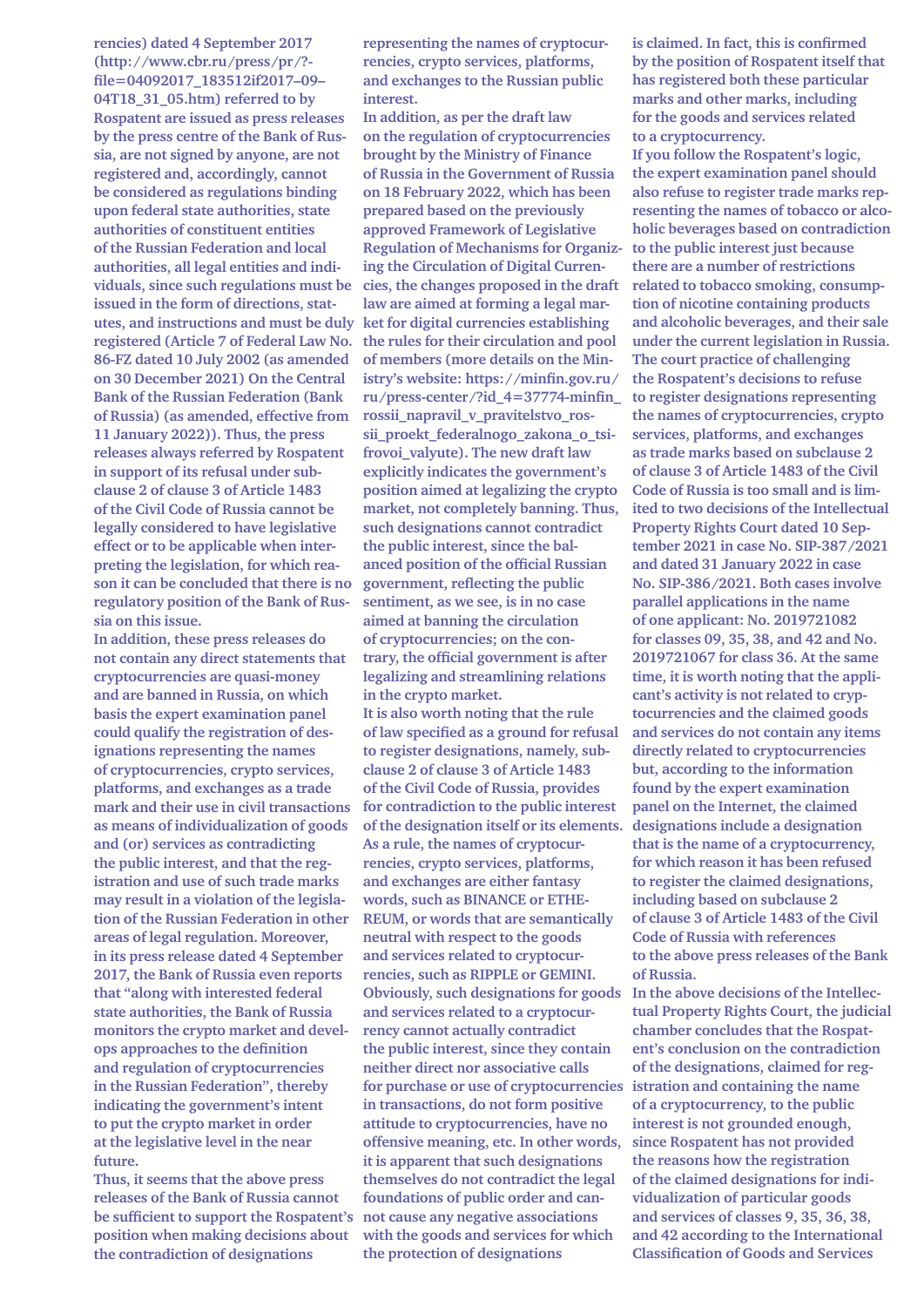6/7 **will be perceived as contradicting the public interest. The court also "draws special attention to the inconsistent position of Rospatent when analysing the designations containing the name of cryptocurrencies for compliance with subclause 2 of clause 3 of Article 1483 of the Civil Code of Russia" noting that "Rospatent has registered trade marks containing the names of cryptocurrencies in the name of various right holders for various goods and services, including financial services of class 36 according to the International Classification of Goods and Services". Also, the judicial chamber "takes into account that the records on each application are kept independently, while this circumstance does not exempt Rospatent from its obligation to take into account the decisions already taken in similar or same situations" and notes that "when refusing to register the disputed trade mark, Rospatent has not reasoned the existence of circumstances serving as a basis for making a different decision" pointing out that "state authorities are obliged to perform the functions imposed on them subject to the principle of protection of legitimate expectations. Predictable behaviour of a state authority that has official power is one of the factors that control the arbitrary rule, create conditions for implementing the principle of legal certainty, and contribute to forming trust in the law and state actions among parties to legal relations". It is noteworthy that "in the court session, the Rospatent's representative has explained in response to the court's question that the applicants may have provided documents on the admissibility of such registration during other registrations of the trade marks, which include the names of cryptocurrencies". The court has objected to this statement that the arguments not documented cannot be taken into account and also has noted that "the contradiction of the designation to the public interest is an absolute ground for refusal to register the trade mark if the relevant circumstances are revealed; in connection with the above, it is impossible to overcome the ban on such registration by providing authorization documents". Thus, the court has concluded that "the Rospatent's conclusions that the claimed designation contradicts the public interest do not comply with** 

**the current legislation and the regis-**

**tration practice of the administrative authority".**

**It is worth noting that, unfortunately, the lawfulness of Rospatent's use of references to the above press releases of the Bank of Russia in support of the refusals to register designations under subclause 2 of clause 3 of Article 1483 of the Civil Code of Russia has not been challenged by the claimant and has not been considered in these cases by the court. It is noteworthy that Rospatent has filed a cassation appeal against the decision of the Intellectual Property Rights Court dated 10 September 2021 in case No. SIP-387/2021; however, Rospatent does not challenge in it the above court's conclusions on subclause 2 of clause 3 of Article 1483 of the Civil Code of Russia (note that the subject matter of consideration of the cassation appeal is the court's conclusions on other grounds for refusal). We can only assume that Rospatent has no arguments other than those previously presented, for which reason Rospatent has concluded that it has been futile to challenge the court decision in this part. As a result, the cassation appeal filed by Rospatent has been dismissed. Despite the position already indicated by the court regarding the Rospatent's conclusions that the designations claimed for registration and containing the name of the cryptocurrency contradict the public interest, Rospatent still refuses to register such designations as trade marks based on subclause 2 of clause 3 of Article 1483 of the Civil Code of Russia. In such cases, in its decisions on international applications, Rospatent does not even refer to the press releases of the Bank of Russia but simply indicates that the claimed designation contradicts the public interest since it is the name of a cryptocurrency, which circulation is not allowed in Russia, referring to the official website of the Bank of Russia [www.cbr.ru](http://www.cbr.ru). Perhaps the Rospatent's position is that if something is not yet allowed at the legislative level, then it should be considered as banned. However, this position is not unchallengeable. The legislation actually cannot and should not describe all possible things and actions with the same, unless certain activities or operations with certain things require special regulation or banning. The only thing prohibited by the effective DFA law with regard to cryptocurrencies is to accept payment for goods, works, and services in a digital cur-**

**rency (cryptocurrency) in Russia and to disseminate information about the offer and acceptance of a digital currency as a method of payment for goods, works, and services in Russia. At the same time, under the DFA law, the organization of an issue and (or) the issue and (or) the organization of circulation of a digital currency in the Russian Federation will be regulated in accordance with the federal laws, which are currently being actively prepared. In addition, the Russian Government is not considering the option of banning cryptocurrency. It is obvious that the official website of the Bank of Russia, to which Rospatent refers as the source, contains no information that the cryptocurrency circulation in Russia is not allowed or banned.**

**Summing up the above, the Rospatent's arguments that designations containing the name of cryptocurrencies, crypto services, platforms, and exchanges contradict the public interest based on the apparently outdated press releases of the Bank of Russia, which, apart from not being bank regulations, do not either correspond to the current plans of the Russian government aimed at forming a legal crypto market and not at their banning, or even based on an entirely unclear statement that the crypto circulation in Russia is not allowed, can be considered as ungrounded and unlawful. Moreover, the Rospatent's position is at variance with the position of the Russian Government, which, as mentioned above, does not consider the option of banning cryptocurrency in Russia. It is also worth noting that Rospatent, along with refusing to register designations containing the name of cryptocurrencies, crypto services, platforms, and exchanges based on their contradiction to the public interest, has increasingly begun to ground its refusals also on the impossibility to fix the exclusive right to cryptocurrency names because they can be used by the general public as a means of payment, but it is yet probably too early to say that this trend of Rospatent becomes sustainable. In any case, whether such a ground for refusal is lawful or not should be separately analysed and such an analysis can be performed in an individual article.**

Intellectual Property & TMT Law

GORODISSKY & PARTNERS<br>INTELLECTUAL PROPERTY & TMT LAW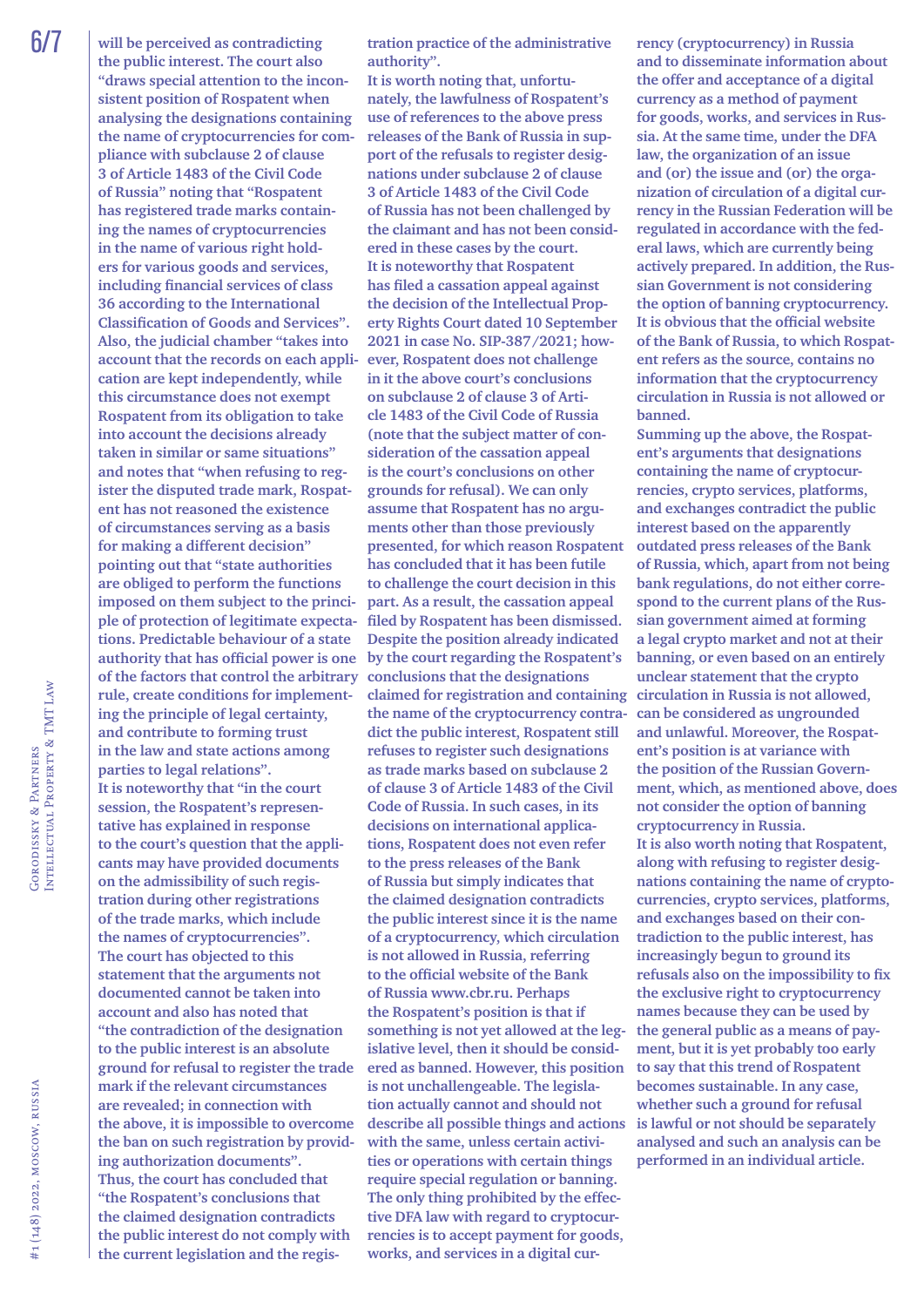# <span id="page-6-0"></span>OVERVIEW OF NEWS IN THE FIELD OF INTELLECTUAL PROPERTY (RUSSIA, CIS) **(SEPTEMBER 2021 TO FEBRUARY 2022)**

| <b>GOVERNMENT ENACTMENTS AND DEPARTMENTAL ENACTMENTS </b>        |  |
|------------------------------------------------------------------|--|
| <b>DISPUTES OVER GRANTING AND TERMINATION OF PROTECTION  10</b>  |  |
| DISPUTES OVER INFRINGEMENT OF THE EXCLUSIVE RIGHT11              |  |
|                                                                  |  |
|                                                                  |  |
|                                                                  |  |
| 2. APPELLATIONS OF ORIGIN AND GEOGRAPHICAL INDICATIONS 14        |  |
| <b>INTELLECTUAL PROPERTY NEWS OF THE EURASIAN ECONOMIC UNION</b> |  |
|                                                                  |  |
|                                                                  |  |
|                                                                  |  |
|                                                                  |  |
|                                                                  |  |
|                                                                  |  |

# <span id="page-6-1"></span>INTERNATIONAL TREATIES OF THE RUSSIAN FEDERATION

**The law on Russia's accession to the Lisbon System for the International Registration of Appellations of Origin and Geographical Indications was adopted**

**On December 30, 2021, the President signed and published the Federal Law On Accession of the Russian Federation to the Geneva Act of the Lisbon Agreement on [Appellations of](http://publication.pravo.gov.ru/Document/View/0001202112300142) Origin and [Geographical Indications \(No. 450-FZ\).](http://publication.pravo.gov.ru/Document/View/0001202112300142) The Geneva Act of the Lisbon Agreement was adopted at the diplomatic conference in Geneva (Switzerland) on May 20, 2015, and became effective February 26, 2020. At the end of 2021,** 

**9 countries (Albania, Hungary, Cambodia, Democratic People's Republic of Korea, Laos, Oman, Samoa, France, and Switzerland) and the European Union as an intergovernmental organization were the members of the Geneva Act; from February 3, 2022, the Act will also become effective for Ghana.**

**Russia's participation in the Lisbon System will make protection of foreign appellations of origin and geographical indications in Russia and of Russian appellations of origin and geographical indications in the member countries of the Geneva Act considerably easier. Accession to the Geneva Act will allow registering in the international register the Russian appellations of origin and geographical indications included in the state register, thereby obtaining protection in the member countries of the Geneva Act.**

**As per the Lisbon System, international registration of appellations of origin and geographical**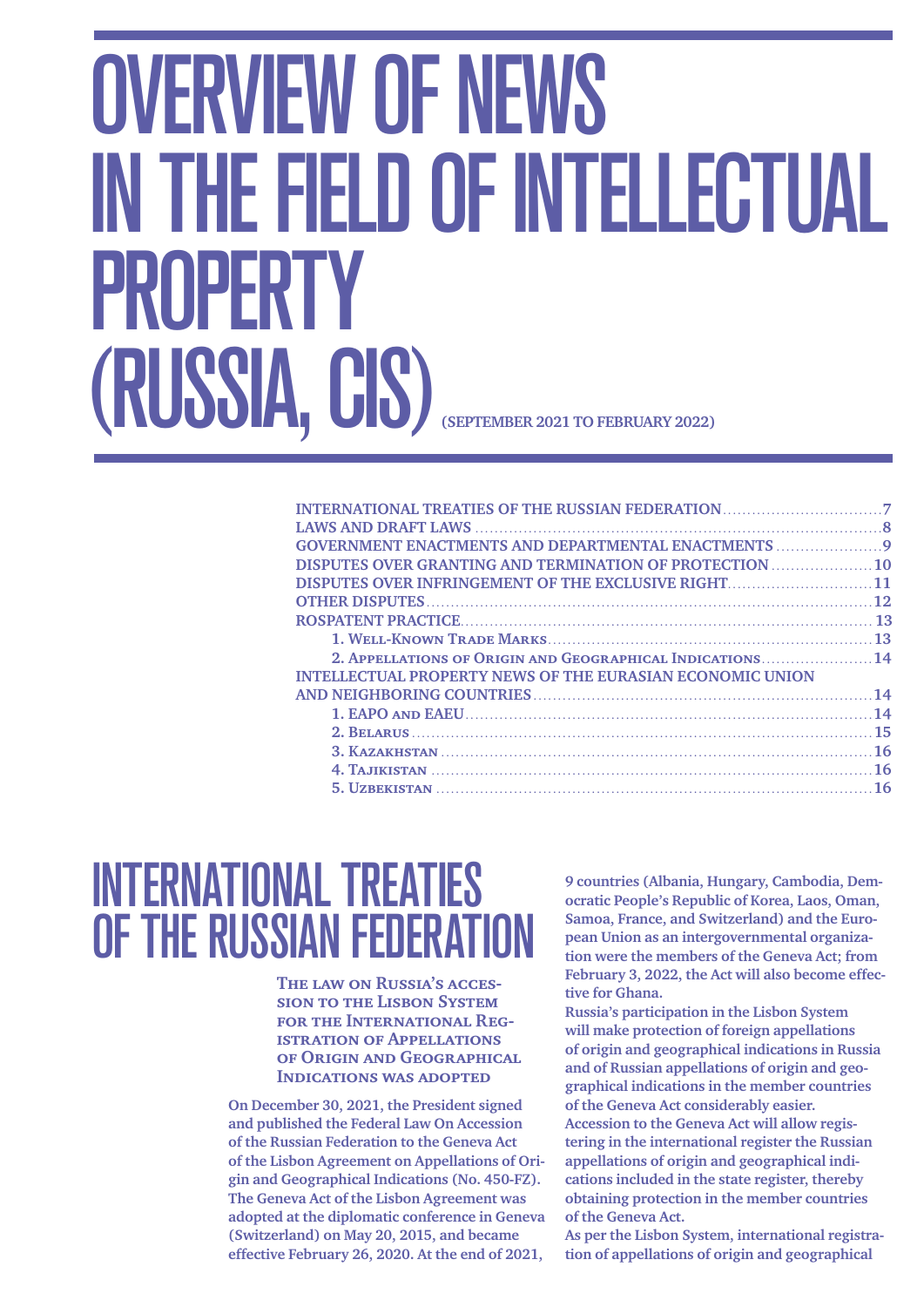**By joining the Lisbon System, Russia will have to grant protection provided for by the Act to appellations of origin and geographical indications from the member countries of the Act, including to those already included in the international register at the time of Russia's accession. However, Rospatent will conduct an examination of all appellations of origin and geographical indications, for which protection will be claimed in Russia, and will be able to refuse to grant such protection if it considers, for example, that the relevant designation has already turned into a specific one in Russia or if there are earlier conflicting (confusingly similar) trademarks in Russia.**

**As per the adopted law, when acceding to the Geneva Act, Russia makes several statements concerning the procedure for implementing the mechanism of the Lisbon Agreement: •First, legal protection in Russia for international registration will be granted from the date of the Rospatent's decision to grant such protection.**

**•Second, for international registration, for which protection is claimed in Russia, the so-called individual fees must be paid: a fee for examination and a fee for granting the right to use the protected geographical indication or appellation of origin.**

**•Third, the period within which Rospatent may notify WIPO of its refusal to grant protection for international registration is 2 years.**

**•Fourth, for international registration, for which protection is claimed in Russia, a description of the properties of the goods related to their geographical origin should be provided.**

**The law on the Russia's accession to the Geneva Act provides for its entry into force one year after its official publication. Taking into account the period required to transfer an instrument of accession to the WIPO Director General and the procedure provided for by the Act for it to become effective for the acceding party, it is most practical to expect Russia to accede to the Geneva Act in spring 2023. During this time, the necessary amendments will be made to Part IV of the Civil Code and the necessary by-laws will be adopted for Rospatent to perform its functions in accordance with the Geneva Act.**

# <span id="page-7-0"></span>LAWS AND DRAFT LAWS

#### **Amendments to the law on patent attorneys**

**On December 21, 2021, Federal Law No. 416-FZ On Amendments to the Federal Law On Patent Attorneys was signed by the President and published.**

**The law provides for amendments to most articles of the Law On Patent Attorneys. In accordance with the amendments:**

**•The patent attorneys' activities are defined.**

**•The forms of the patent attorneys' activities are specified. •The requirements for a potential patent attorney in terms of work experience change. That is to say, internship of a potential patent attorney is introduced as an option that makes it possible to reduce the work experience required for the potential patent attorney down to two years.**

**•The duties of the patent attorney are specified, and his rights are expanded. In particular, it establishes the right**  **of a patent attorney to request from state authorities, local authorities, and organizations any information necessary to perform the principal's assignment and provides for a duty of public authorities and other organizations to respond to the patent attorney's request.**

**•The client-patent attorney privilege concept is introduced. No information received by the attorney and his employer from the principal can be demanded from the patent attorney or the patent attorney's employer, transferred, or disclosed by them to any third parties.**

**•Conflicts of interest, where the patent attorney is not entitled to accept the principal's assignment, are regulated in more detail.**

**•The concept of a responsible patent attorney is introduced, the information on whom is to be entered into the state registers of registered intellectual property subject matters and who, if necessary, can be notified by state authorities of any procedure in respect of the relevant intellectual property subject matter. The responsible patent attorney must notify the applicant or the right holder of a request to them by the state authority even if the period of the relevant assignment has expired and the patent attorney's powers are terminated. The law will enter into force one year after its publication, that is, on December 22, 2022.**

> **The Government proposes to expand the range of trademark right holders and provides for additional guarantees to banks lending on the pledge of intellectual property**

**On January 31, 2022, the Government introduced before the State Duma draft Federal Law No. 63528–8 On Amendments to Part IV of the Civil Code of the Russian Federation (in terms of Expanding the Range of Trademark Right Holders) (hereinafter referred to as the "draft law") [https://sozd.duma.gov.ru/bill/63528–8.](https://sozd.duma.gov.ru/bill/63528-8) Currently, as per Article 1478 of the Civil Code, a legal entity or an individual entrepreneur only may own the exclusive right to a trademark. Therefore, individuals without the status of an individual entrepreneur are deprived of the opportunity to register a trademark. The draft law proposes to remove this restriction and to secure a possibility to acquire the right to a trademark for legal entities and individuals, including self-employed ones.**

**In addition, the draft law provides for mandatory state registration of a pledge of an exclusive right to a registered computer program or database. Such registration, in the Government's view, would provide additional guarantees for creditors (primarily banks) lending on the pledge of intellectual property. No registration of pledge is provided for unregistered programs and databases.**

**The draft law stipulates that its amendments become effective one year after the draft law is published.**

#### **The Government submitted to the State Duma a draft law aimed at VAT exemption of transactions in transfer of rights to use intellectual property subject matters under franchise agreements**

**The [draft law \(No. 74851–8\)](https://sozd.duma.gov.ru/bill/74851-8) proposes to exempt from value added tax transactions in the transfer of exclusive**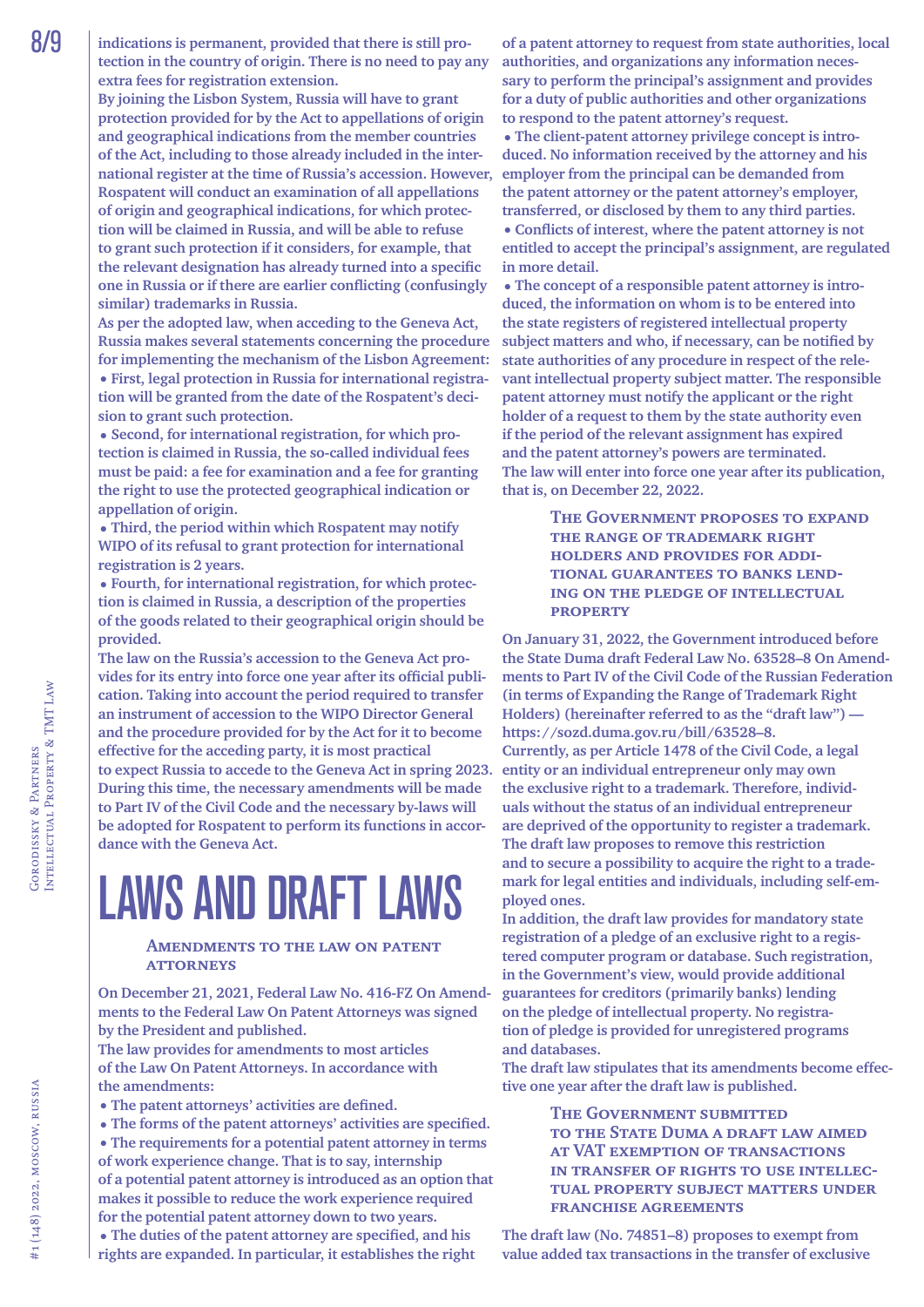**rights to inventions, utility models, industrial designs, integrated circuits topographies, know-how and of rights to use these results of intellectual activity based on a franchise agreement.**

**This exemption is proposed to apply provided that a fee is allocated in the franchise agreement price for the transfer of exclusive rights to inventions, utility models, industrial designs, integrated circuit topographies, know-how, as well as rights to use these results of intellectual activity. The exemption will not apply to transactions in transfer of trademark rights or other intellectual property that may be transferred under a franchise agreement, such as a right to business name.**

**Thus, the adoption of the draft federal law will ensure equal conditions for VAT taxation in the circulation of the results of intellectual activity based on a license agreement and a franchise agreement.**

# <span id="page-8-0"></span>GOVERNMENT **ENACTMENTS AND DEPARTMENTAL ENACTMENTS**

**The court found the Recommendations adopted by Rospatent to be contradicting the Law on Patent Attorneys in the part establishing the rules for calculating the work experience of potential patent attorneys (decision of the IP**  COURT DATED FEBRUARY 09, 2021, RES**olution of the Presidium of the IP Court dated June 07, 2021, ruling of the Supreme Court dated September 27, 2021, on case No. SIP-660/2020)**

**In accordance with Clause 4 of Part 2 of Article 2 of Federal Law No. 316-FZ dated December 30, 2008, On Patent Attorneys, one of the requirements for candidates to acquire the patent attorney status is at least 4-year work experience as a patent attorney in accordance with the specialization, in which an individual wishes to be certified and registered as a patent attorney.**

**The twentieth paragraph of the Recommendations for the Preparation and Execution of Documents to Confirm Four-Year Work Experience as a Patent Attorney (approved by the Assessment Board of Rospatent on July 21, 2019) stipulates that, when calculating 4 years of work experience of a potential patent attorney in any of the specializations, the period of work after obtaining higher education should be taken into account.**

**Considering the Recommendations in this part to be contradicting the Law on Patent Attorneys, one of potential patent attorneys turned to the IP Court (hereinafter the "IP Court") filing a claim to invalidate the Recommendations in this part. Eurasian patents Nos. EA025252, EA025311, EA029712, Having considered the claim, the IP Court found that this provision of the Recommendations, where appropriate, actually served as a basis for Rospatent to refuse to admit to the qualifying examination. At the same time,** 

**as pointed out by the court, the provisions of Part 2 of Article 2 of the Law on Patent Attorneys require the legal fact of obtaining higher education and the legal fact of four-year experience as a patent attorney and the Recommendations adopted by Rospatent establish in this part different rules for calculating work experience of candidates, i.e., contradict the law that prevails.**

**These facts established by the court allowed the IP Court to recognize the Recommendations in this part as inconsistent with the provisions of Part 2 of Article 2 of the Law On Patent Attorneys, which are clarified by them, and to be ineffective in this part from the date of their adoption. The Supreme Court, where Rospatent filed a cassation appeal, did not review the decision of the IP Court.**

> **The Government approved the Methods for Determining a Compensation for the Use of Invention without Patent Holder's Consent [\(Decree](http://publication.pravo.gov.ru/Document/View/0001202110200040)  OF THE GOVERNMENT NO. 1767 DATED [November 17, 2021\)](http://publication.pravo.gov.ru/Document/View/0001202110200040)**

**The methods establish a procedure for determining the compensation to be paid to a patent holder when the Government decides to use an invention without the patent holder's consent and a procedure for paying this compensation.**

**The compensation is 0.5% of the actual revenue of the person who exercised the right to use the invention without the patent holder's consent from the manufacturing and sale of the goods for which manufacturing this invention was used. When several inventions are used for the manufacturing of goods, the above compensation should be distributed in shares pro rata to the number of patents owned by the right holders whose inventions the Government decided to use.**

**The compensation is determined in the form of annual payments during the period of validity of the Government's decision to use the invention without the patent holder's consent.**

**Within 30 days from the end of the calendar year in which the actual revenues from the sale of goods are gained, the person who has exercised the right to use the invention without the patent holder's consent for the manufacturing of the relevant goods may place the funds necessary for the payment of compensation on the bank account in the form of an irrevocable confirmed letter of credit and notify the patent holder thereof or may send the patent holder an offer to conclude an agreement for the payment of compensation specifying the conditions and terms for payment of compensation.**

> **The right of JSC Pharmasyntez to produce remdesivir using the inventions protected in Russia by Eurasian patents without the patent holders' consent was extended until the end of 2022 [\(Government Order](http://publication.pravo.gov.ru/Document/View/0001202112300035)  [No. 3915-r dated December 28, 2021\)](http://publication.pravo.gov.ru/Document/View/0001202112300035)**

**Under Article 1360 of the Civil Code, on December 28, 2021, the Government adopted Order No. 3915-r allowing JSC Pharmasyntez to use the inventions protected by EA020659, EA032239, EA038141, and EA028742 owned by the Gilead Group of Companies for one year without the patent holders' consent in order to provide the population of the Russian Federation with pharmaceutical drugs**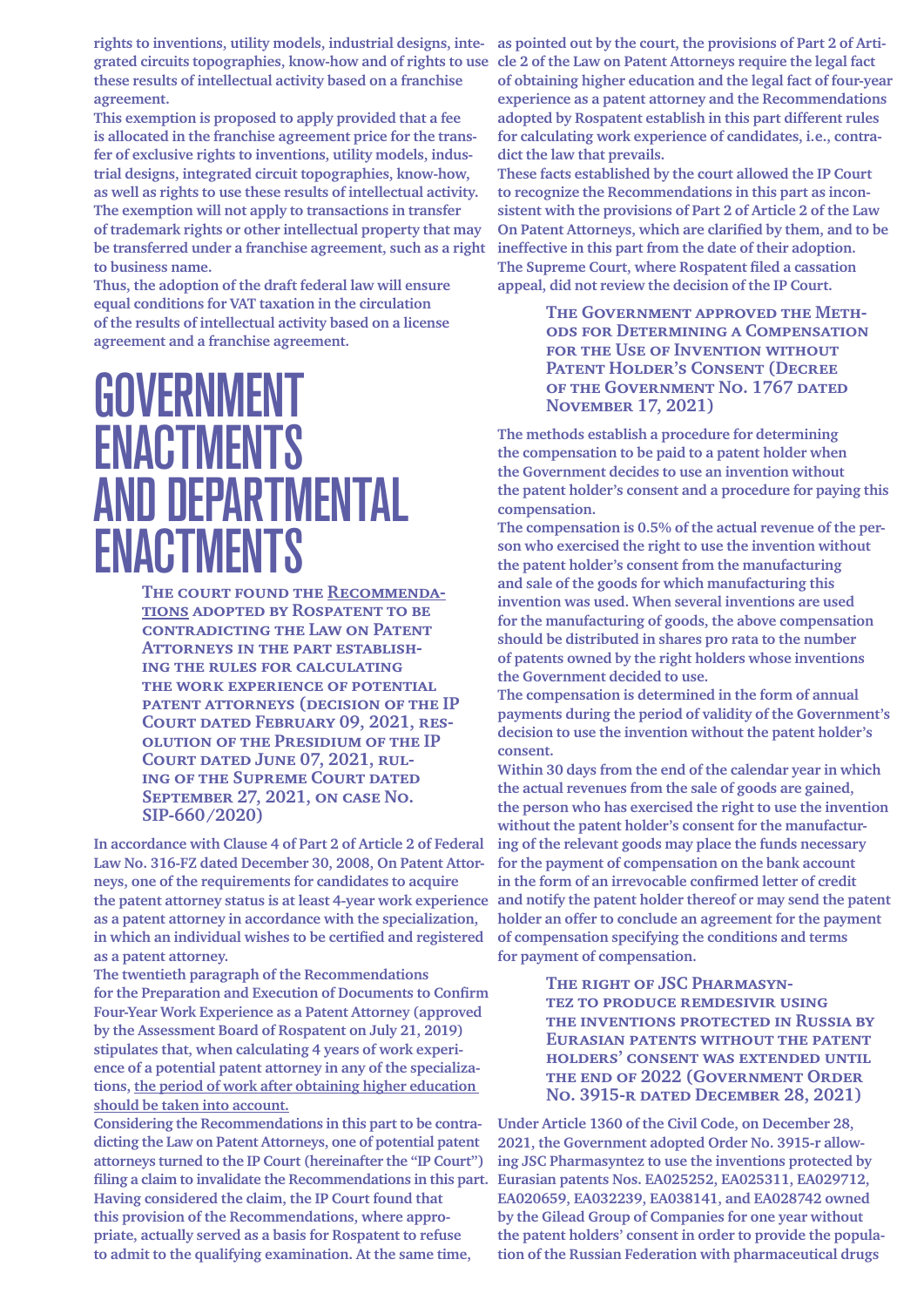10/11 **under the international non-proprietary name Remdesivir (the [previous similar authorization was issued to](http://publication.pravo.gov.ru/Document/View/0001202101050003) Pharmasyntez on [December 31, 2020, by Order No. 3718-r\).](http://publication.pravo.gov.ru/Document/View/0001202101050003) The Ministry of Health is instructed to notify thereof the patent holders until January 31, 2022, and the Ministry of Industry and Trade is obliged to ensure control over the payment of a compensation to the patent holders by Joint-Stock Company Pharmasyntez in accordance with the Methods previously approved by the Government.**

#### **[Rospatent published Guidelines](https://rospatent.gov.ru/ru/documents/ruc-reg-gu-nmpt/download)  for Consideration of Applications for [Geographical Indications](https://rospatent.gov.ru/ru/documents/ruc-reg-gu-nmpt/download)  and [Appellations of](https://rospatent.gov.ru/ru/documents/ruc-reg-gu-nmpt/download) Origin of Goods**

**On February 9, the [Guidelines were published](https://rospatent.gov.ru/ru/news/09-02-2022-opublikovano-rukovodstvo-po-gosudarstvennoy-registracii-gu-nmpt-i-ili-predostavleniyu-isklyuchitelnogo-prava-na-gu-nmpt-i-vydache-svidetelstv-na-gu-nmpt-ih-dublikatov)  on the [Rospatent's website](https://rospatent.gov.ru/ru/news/09-02-2022-opublikovano-rukovodstvo-po-gosudarstvennoy-registracii-gu-nmpt-i-ili-predostavleniyu-isklyuchitelnogo-prava-na-gu-nmpt-i-vydache-svidetelstv-na-gu-nmpt-ih-dublikatov) in order to provide methodological support for the examination of applications for geographical indications and appellations of origin of goods. The Guidelines are intended to ensure uniform examination practice when applying the Code, the Regulations, the Rules, and the Requirements. The Guidelines reflect the existing approaches to the consideration of applications for geographical appellations of origin of goods. The provisions of the Guidelines are non-regulatory. It is addressed, first of all, to the experts, whose competence includes the issues of providing legal protection to geographical indications and appellations of origin of goods, but it can also be used by the applicants and their representatives when dealing with Rospatent in connection with the examination of an application for a geographical indication and an appellation of origin of goods.**

#### **A new Head of [Rospatent was](https://rospatent.gov.ru/ru/news/rukovoditelem-rospatenta-naznachen-yuriy-zubov-18022022)  [appointed](https://rospatent.gov.ru/ru/news/rukovoditelem-rospatenta-naznachen-yuriy-zubov-18022022)**

**Order of the Government No. 271-r dated February 17, 2022, appointed Yury Zubov, who previously was the Deputy Head of Rospatent, as the Head of Rospatent.**

# <span id="page-9-0"></span>DISPUTES OVER GRANTING **AND TERMINATION** OF PROTECTION

**Payment of a fee for trademark registration and even its registration do not prevent the applicant from filing an objection to the decision; the key point is to meet the deadline for filing such an objection [\(Resolu](https://kad.arbitr.ru/Document/Pdf/e59bfeb5-32d5-4bf9-9140-e377120a083e/09f879ae-71aa-4714-89c2-ea329676e2eb/SIP-260-2021_20211015_Reshenija_i_postanovlenija.pdf?isAddStamp=True)tion of the Presidium of the IP Court [dated October 15, 2021, on](https://kad.arbitr.ru/Document/Pdf/e59bfeb5-32d5-4bf9-9140-e377120a083e/09f879ae-71aa-4714-89c2-ea329676e2eb/SIP-260-2021_20211015_Reshenija_i_postanovlenija.pdf?isAddStamp=True) case No. [SIP-260/2021\)](https://kad.arbitr.ru/Document/Pdf/e59bfeb5-32d5-4bf9-9140-e377120a083e/09f879ae-71aa-4714-89c2-ea329676e2eb/SIP-260-2021_20211015_Reshenija_i_postanovlenija.pdf?isAddStamp=True)**

**An individual entrepreneur turned to Rospatent filing application No. 2019767912 for trademark registration. Rospatent decided to register the trademark for the goods of class 30 according to the ICGS "coffee; coffee-based beverages; tea-based beverages." Registration of the designation for the rest of the goods of class 30 according to the ICGS and all services of class 43 according to ICGS** 

**was declined. Based on the decision on state registration and information on the payment by the applicant of the relevant fees, Rospatent performed state registration of trademark No. 795242.**

**The Applicant filed an objection to the Rospatent's decision on refusal to register the trademark for the goods and services. Rospatent refused to accept the objection for consideration based on Clauses 14 and 13 of the Rules for Consideration of Disputes by Rospatent (Order of the Ministry of Education and Science and the Ministry of Economic Development No. 644/261 dated April 30, 2020).**

**In the Rules of the Chamber for Patent Disputes (Clause 13), the registration of an application is stated as a ground for refusal to accept an objection for consideration. Having disagreed with the refusal to consider the objection, the Applicant turned to the IP Court.**

**Recognizing the Rospatent's refusal as illegal, the IP Court stated the following points.**

**The Rospatent's arguments are based on incorrect interpretation by this administrative body of Clause 1 of Article 1500 of the Civil Code.**

**According to the literal meaning of this norm, the right to challenge the Rospatent's decision on registration of a trademark by filing an objection is limited only by the deadline for filing such an objection: four months from the date of such a decision.**

**To the extent where the trademark registration raises no objections of Rospatent, the trademark may be registered, which does not prevent from challenging the rest of the decision of the administrative body.**

**There is no other meaning in the norm of Clause 1 of Article 1500 of the Civil Code.**

**Rospatent disagreed with this point and challenged the decision in the Presidium of the IP Court. The Presidium dismissed the Rospatent's claims and upheld** 

**the decision of the court of first instance. At the same time, the Presidium of the IP Court noted that, in the case under consideration, Rospatent actually made** 

**two decisions: the very decision to register the trademark for a number of goods and the decision to refuse to register the trademark for the remaining goods and all claimed services. Therefore, for those goods and services, for which registration of the trademark was refused, the trademark is not considered as registered. Accordingly, the Applicant retains the right to challenge the decision to refuse to register the claimed designation before the expiration of the period established by law. For this reason, Rospatent had no grounds to assert that "the status of the claimed designation has changed to a registered trademark." In this case, the Rospatent's decision regarding the refusal to register the trademark is challenged based on Article 1500 of the Civil Code. Moreover, the registration (not challenged by the Applicant for trademark registration) for any other goods does not prevent such challenging.**

> **When registering a trademark, including the name of a saint, for goods and services not related to the religious activities, finding the fact that the existence of saints with the relevant name is known in the religious culture is sufficient to recognize this trademark to be contradicting the public interest (resolution of the Presidium of the [IP Court dated October 29,](https://kad.arbitr.ru/Document/Pdf/41c32d42-e3f2-40f2-a786-6fb2b261a441/5923cca3-a25e-4d24-acf0-cd99192590ff/SIP-181-2021_20211029_Reshenija_i_postanovlenija.pdf?isAddStamp=True)**

Intellectual Property & TMT Law

GORODISSKY & PARTNERS<br>INTELLECTUAL PROPERTY & TMT LAW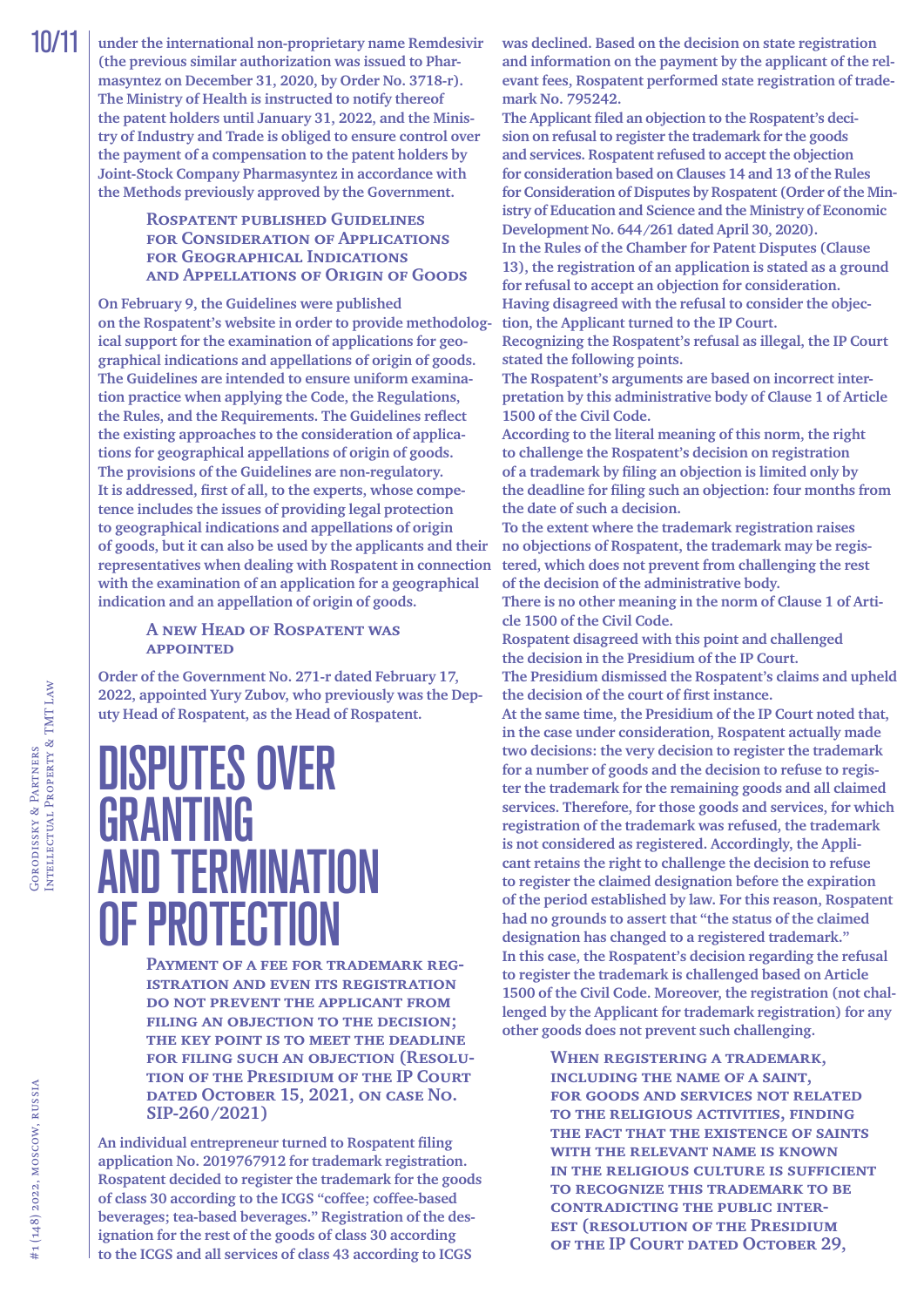#### **2021, ruling of the Supreme Court [dated January 13, 2022, on](https://kad.arbitr.ru/Document/Pdf/41c32d42-e3f2-40f2-a786-6fb2b261a441/5923cca3-a25e-4d24-acf0-cd99192590ff/SIP-181-2021_20211029_Reshenija_i_postanovlenija.pdf?isAddStamp=True) case [No.](https://kad.arbitr.ru/Card/41c32d42-e3f2-40f2-a786-6fb2b261a441)  [SIP-181/2021\)](https://kad.arbitr.ru/Card/41c32d42-e3f2-40f2-a786-6fb2b261a441)**

### **Trademark No. 196200**

**By the decision of Rospatent, which satisfied the appeal of Wine Style LLC, the regis-**

**tration of trademark No. 196200 registered in the name of Alexander Cellars LLC for goods of classes 16 and 33 and services of classes 35, 39, and 42 according to the ICGS was canceled.**

**The appeal was reasoned by the fact that the registration of the disputed trademark reproducing the name of the saint contradicts the public interest and insults the feelings of religious believers as well as forms a false attitude of consumers to alcohol products as the products approved by the church and therefore contradicts the principles of humanity and morality.**

**Rospatent based its decision to satisfy the appeal, inter alia, on the letter received in response to its requests from the Legal Department of the Moscow Patriarch's Office and the opinion of the Moscow Theological Academy. Upon the right holder's claim, the IP Court (first instance) invalidated the Rospatent's decision and obliged it to reconsider the appeal (we wrote about this case previously: see [https://www.gorodissky.com/publications/](https://www.gorodissky.com/publications/newsletters/overview-of-news-in-the-field-of-intellectual-property-russia-cis-january-to-august-2021/) [newsletters/overview-of-news-in-the-field-of-intellectual](https://www.gorodissky.com/publications/newsletters/overview-of-news-in-the-field-of-intellectual-property-russia-cis-january-to-august-2021/)[property-russia-cis-january-to-august-2021/.](https://www.gorodissky.com/publications/newsletters/overview-of-news-in-the-field-of-intellectual-property-russia-cis-january-to-august-2021/)**

**The court of first instance considered that the conclusion about the semantic meaning of the disputed trademark was made by Rospatent in an incomplete examination of the evidence available in the case files and without taking into account the facts objectively existing at the time of consideration of the appeal (historical data and special knowledge), which exclude the conclusion about unambiguous associations of the "SAINT VINCENT" designation with any Christian saint and, as a result, the conclusion about the religious undertone of its semantic meaning. The court has pointed out that the conclusion of Rospatent that the disputed designation can offend the feelings of believers is based on single evidence, which is evaluated by the court critically, since it is refuted by other evidence submitted to the files of the case, including the opinions of specialists. The said conclusion of the administrative body is made without investigating and evaluating other evidence submitted to the files of the case as well as without taking into account the actual content of the public interests and principles (in particular, religious ones), which allegedly could be violated through the use of the disputed designation. The IP Court's decision was appealed in the Presidium of the IP Court by both Rospatent and the person who filed the appeal against the mark.**

**The Presidium of the IP Court granted the cassation appeals stating the following points.**

**As per the law, no registration of designations contradicting the public interest and the principles of humanity and morality as trademarks or their elements is allowed. The designations contradicting the public interests and the principles of humanity and morality include, in particular, obscene words and images, antihuman appeals that insult human dignity and religious feelings, etc. Moreover, the list of cases when state registration of a trademark may contradict the public interest is not exhaustive. The prohibition to register the said designations as trademarks is reasoned by the need to keep order, protect the historical and cultural valuables of society, and protect the moral feelings and values of goods consumers.**

**Having ascertained the actual existence of saints with the name of Vincent in the Christian culture, the court of first instance erroneously failed to take into account the position stated in the responses of the Legal Department of the Moscow Patriarch's Office and the Moscow Theological Academy that the use of the name of a saint recognized by the religious denomination registered in accordance with the prescribed procedure or of his image cannot be covered by the exclusive right of any individual or legal entity that is not a religious organization or not established by it.** In the case under consideration, for the goods and services not related to the religious activities, the fact that the existence of saints with the name of Vincent found by Rospatent and confirmed by the court of first instance is known in the religious culture is sufficient to recognize the non-compliance of the disputed trademark with the requirements of Clause 2 of Article 6 of the Law on Trademarks. **By the decision of the Presidium of the IP Court, the cassation appeals were satisfied, the decision of the court of first instance was reversed, and the right holder's claim to invalidate the Rospatent's decision to satisfy the appeal against the grant of legal protection to the trademark under certificate of the Russian Federation No. 196200 was dismissed.** The Supreme Court refused to refer the cassation appeal to the Collegium on Economic Disputes for consideration.

# <span id="page-10-0"></span>DISPUTES OVER INFRINGEMENT OF THE EXCLUSIVE RIGHT

**If a compensation for the infringement of the exclusive rights is reduced below the minimum limit, the defendant's court costs may not be imposed on the right holder ([Res](http://doc.ksrf.ru/decision/KSRFDecision563395.pdf)olution of the Constitutional Court [dated October 28, 2021, No. 46-P\)](http://doc.ksrf.ru/decision/KSRFDecision563395.pdf)**

**The Constitutional Court considered the constitutionality of Part 1 of Article 110 of the Commercial Procedure Code, which establishes that, in case the claim is satisfied in part, the court costs should be charged to the parties to the case pro rata to their satisfied claims.**

**The reason for this was the claim of the right holder, in whose favor the decision of the commercial court recovered compensation for the infringement of the exclusive rights to the trademarks belonging to him. However, due to the fact that, following consideration of the case, the court concluded that the compensation should be reduced (although the right holder claimed the minimum compensation), the claimant's court costs were reimbursed in part. In addition, the relevant proportion of the court costs incurred by the defendant was recovered from the claimant, and the amount awarded to the defendant exceeded the compensation received by the claimant. The claimant believed that the challenged norm does not comply with the Constitution, since it allows the court to impose the defendant's court costs on the right holder while the defendant was recognized as an infringer of the exclusive rights.**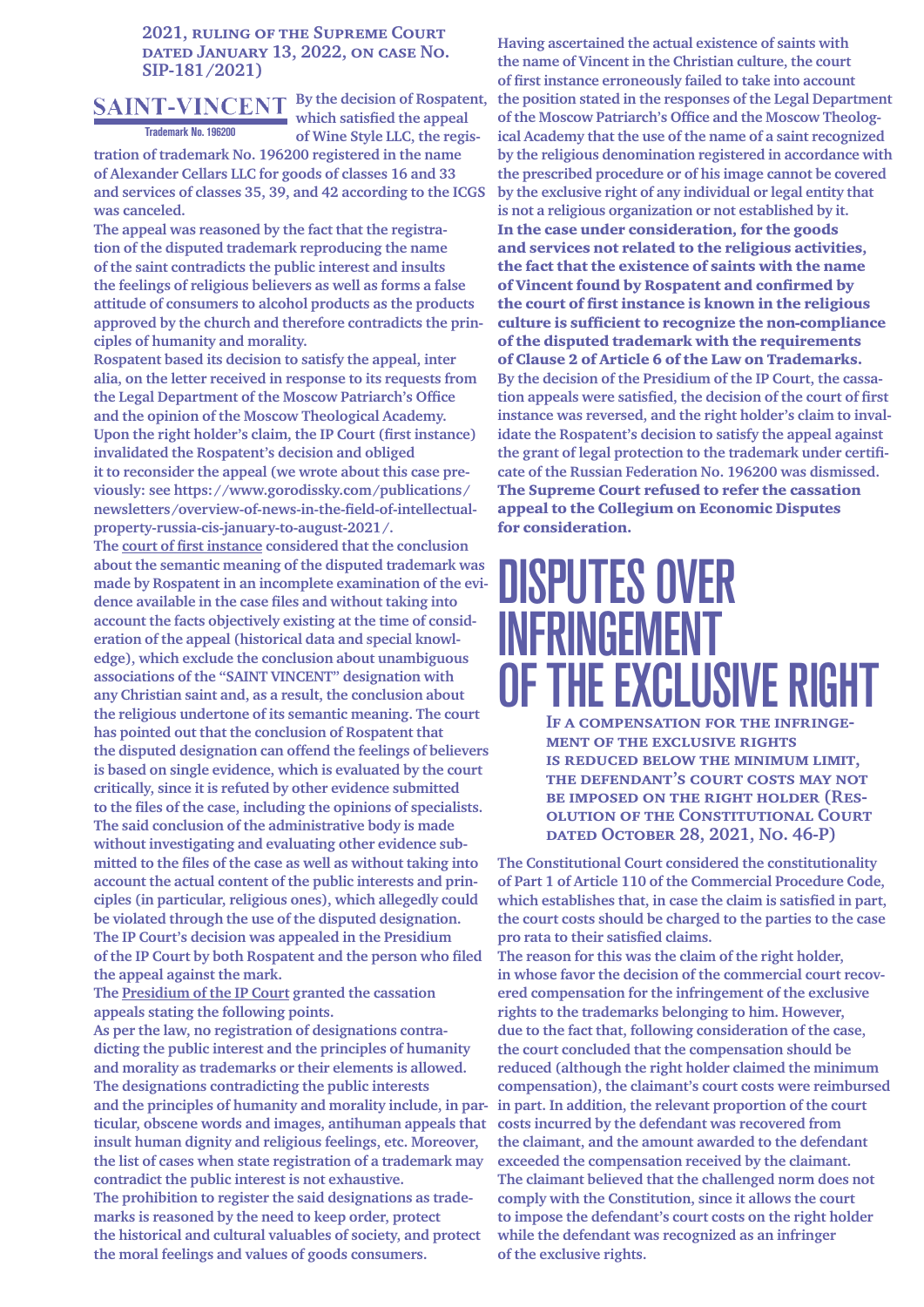**The Constitutional Court came to the conclusion that the reduction by the court of the compensation for the infringement of exclusive rights in cases where the claim for its recovery is filed by the right holder in the minimum amount provided for by the law cannot be treated as satisfaction of the claims in part. The adoption of such a judgment actually means that the infringement is proven, and the reduction in the compensation is not due to the illegality (excess) of the claim but to the need to respect the principles of justice and adequacy. In this regard, the challenged norm is recognized as not contradicting the Constitution since in its meaning it does not imply in these circumstances recovery from the right holder of the court costs incurred by the infringer of the exclusive rights.**

**As a reminder, in situations where the court satisfies in part the right holder's claim for compensation claimed in the amount exceeding the minimum amount provided for by law, the court practice proceeds from the fact that the defendant's court costs may be charged to the right holder in a reasonable amount not exceeding the compensation recovered (Clause 47 of the [Review approved by](http://ivo.garant.ru/#/document/74417922/entry/47)  the Presidium of the [Supreme Court on](http://ivo.garant.ru/#/document/74417922/entry/47) July 22, 2020).**

#### **The right holder's court costs should be reimbursed pro rata to the satisfied claims [\(Ruling](http://doc.ksrf.ru/decision/KSRFDecision573993.pdf)  of the [Constitutional Court](http://doc.ksrf.ru/decision/KSRFDecision573993.pdf)  No. [2486-O dated November 30, 2021\)](http://doc.ksrf.ru/decision/KSRFDecision573993.pdf)**

**Citizen D.V. Konstantinov challenged the constitutionality of Part I of Article 98 "Apportionment of Court Costs between the Parties to the Case" of the Civil Procedure Code in conjunction with the third paragraph of Clause 3 of Article 1252 "Protection of Exclusive Rights" of the Civil Code. The claim of D.V. Konstantinov for recovery of compensation amounting to 15,000 rubles for each infringement of the exclusive right to the work, libretto of the performance entitled "Khanuma," totaling 2,340,000 rubles, was satisfied in part: the awarded compensation was reduced based on the provisions of Article 1252 of the Civil Code and amounted to 1,084,497.52 rubles. The decision of the court of first instance was upheld by the court of appeal and the court of cassation. The ruling rendered by the Judge of the Supreme Court of the Russian Federation refused to refer the appellant's cassation appeal for consideration in the court session of the Collegium on Civil Cases of the Supreme Court of the Russian Federation. According to the claimant, Part I of Article 98 of the Civil Procedure Code of the Russian Federation does not comply with the Constitution to the extent that the provisions of this Part in conjunction with the third paragraph of Clause 3 of Article 1252 of the Civil Code allow the courts to attribute to the right holder in whose favor the court recovered the compensation for the infringement of his exclusive rights the court costs pro rata to the satisfied claims, taking into account the reduction by the court of the compensation below the limits established by the Civil Code. When refusing to accept the complaint for consideration, the Constitutional Court stated the following points. The apportionment of court costs between the parties to cases on infringement of exclusive rights to intellectual property, which are resolved within commercial proceedings, was considered by the Constitutional Court. In Resolution No. 46-P dated October 28, 2021, the Constitutional Court recognized Part 1 of Article 110 "Apportionment of Court Costs between the Parties to the Case" of the Com-**

**mercial Procedure Code of the Russian Federation as not contradicting the Constitution of the Russian Federation, since in its constitutional and legal meaning in the system of the current legal regulation it does not imply recovery of the court costs incurred by the infringer of exclusive intellectual property rights from the right holder of such rights, when, having established the infringement of the exclusive rights and satisfying the right holder's claims for payment of the compensation for their infringement asserted in the minimum amount provided for by the law for the relevant infringement, the commercial court decides to reduce such a compensation.**

**The provisions of Article 98 of the Civil Procedure Code of the Russian Federation, by providing for the procedure for the apportionment of court costs between the parties, ensure the implementation of guarantees for the effective legal remedies of the parties in this regard. These provisions considered inter alia in conjunction with the provisions of the third paragraph of Clause 3 of Article 1252 of the Civil Code (taking into account the fact that the compensation asserted by D.V. Konstantinov for the infringement of exclusive rights was not the minimum amount established by the law and the court dismissed one of the claims of the claimant) may not be considered as violating the constitutional rights of the claimant in the regard specified by him.**

# <span id="page-11-0"></span>OTHER DISPUTES

**Any additional patent certifying the extension of the validity period of the exclusive right, issued in violation, may be challenged by the interested party in the IP Court based on Sub-clause 1 of Clause 1 of Article 1398 of the Civil Code. This norm is to be applied by analogy, since a possibility to challenge an illegally issued additional patent has the same meaning as a possibility to challenge the master patent (Resolution of the Presidium of the [IP Court dated October 18,](https://kad.arbitr.ru/Document/Pdf/9c2dfec1-5bd5-42e7-8c04-0a97feec43a8/09a2951b-6831-4961-a57c-cfaafb94091d/SIP-461-2020_20211018_Reshenija_i_postanovlenija.pdf?isAddStamp=True)  2021, on [case No. SIP-461/2020\)](https://kad.arbitr.ru/Document/Pdf/9c2dfec1-5bd5-42e7-8c04-0a97feec43a8/09a2951b-6831-4961-a57c-cfaafb94091d/SIP-461-2020_20211018_Reshenija_i_postanovlenija.pdf?isAddStamp=True)**

**Patent for the invention "Insulin Derivatives" No. 2352581 was issued to Danish company Novo Nordisk on April 20, 2009, valid until July 22, 2024. Upon the patent holder's application filed based on Clause 2 of Article 1363 of the Civil Code,** by the Rospatent decision dated May 19, 2014, **the validity period of the patent was extended. On** May 29, 2020, **Russian company Geropharm filed a claim with the IP Court to** recognize as illegal the actions of Rospatent **to extend the validity period of patent of the Russian Federation No. 2352581, since, in the opinion of Geropharm (the "Claimant"), the extension of the validity period of the disputed patent contradicts the provisions of Article 1363 of the Civil Code. The IP Court dismissed the claims pointing out the omission of the three-month time limit provided for by Part 4 of Article 198 of the Commercial Procedure Code to challenge the Rospatent's decision. The Presidium of the IP Court, where the Claimant filed a cassation appeal, supported the position of the court of first instance regarding the Claimant's omission of the limitation period.**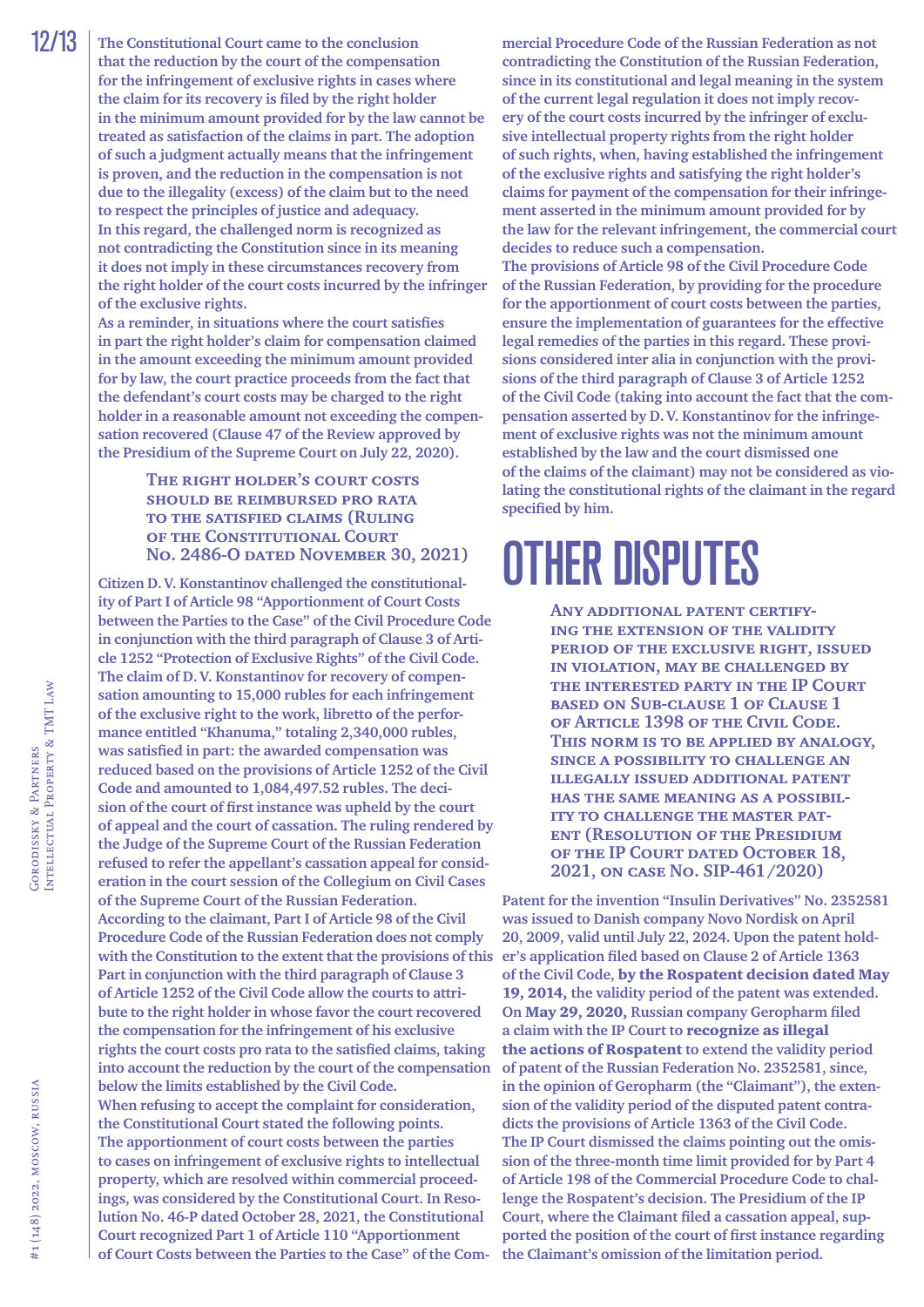**While upholding the decision of the court of first instance, the Presidium of the IP Court, nevertheless, expressed its position as to whether the failure to comply with the conditions for the extension of the patent validity, as the Claimant insisted, could be an independent ground for challenging the validity of the additional (extended) patent.**

**The Presidium of the IP Court pointed out that Clause 5 of Article 1363 of the Civil Code states that an additional (extended) patent should be challenged on the grounds provided for by Article 1398 of the Civil Code, but such special grounds are not set out in Article 1398 of the Civil Code. Article 1398 of the Civil Code applies to an additional (extended) patent only to the extent that the master patent is challenged (general conditions for challenging the patent validity), but, in violation of Clause 5 of Article 1363 of the Civil Code, Article 1398 of the Civil Code does not set out any grounds for challenging an additional (extended) patent.**

**This fact points to a gap in the legislation in terms of the grounds for challenging additional patents. Therefore, an additional patent issued in violation of the conditions of Clause 2 of Article 1363 of the Civil Code may be challenged. For these reasons, Clause 1 of Article 6 and Sub-clause 1 of Clause 1 of Article 1398 of the Civil Code should be applied by analogy of law.** A possibility to verify the compliance of an additional (extended) patent with the special conditions for its issue is guaranteed by Article 46 of the Constitution of the Russian Federation and may not be restricted solely because the law states no special grounds for such verification.

# <span id="page-12-0"></span>ROSPATENT PRACTICE

### <span id="page-12-1"></span>**1. Well-Known Trade Marks For the period from September 2021 to March 2022,**

**Rospatent recognized the following trademarks as well-known.**

**Trade Mark**



| <b>Right Holder</b>   | <b>JSC Izhevsky Mekhanichesky Zavod, Izhevsk</b> |
|-----------------------|--------------------------------------------------|
| <b>Goods/Services</b> | pistols: airqun pistols                          |

**Date of Becoming Well-Known** April 18, 2017

| <b>Trade Mark</b>                                   | <b>ГОСУСЛУГИ</b>                                                                            |  |
|-----------------------------------------------------|---------------------------------------------------------------------------------------------|--|
| <b>Right Holder</b>                                 | Russia represented by the Ministry of Digital<br>Development, Communications and Mass Media |  |
| <b>Goods/Services</b>                               | access to public and municipal services on the<br>Internet                                  |  |
| <b>Date of Becoming Well-Known</b> January 01, 2021 |                                                                                             |  |

### **Trade Mark** Poccutucraa Arageuna **Right Holder Federal State Budgetary Institution Russian** Academy of Sciences, Moscow **Goods/Services** appliances for scientific purposes; printed goods; publishing; training of specialists, advanced training, libraries handing out books, holding of symposia, seminars, conferences, meetings; research and development, human sciences research, technical research, professional consulting not related to business operations; computer programming; medical services **Date of Becoming Well-Known** February 08, 1999 **Trade Mark Right Holder** Saint Petersburg State Unitary Enterprise St. Petersburg Metropoliten **Goods/Services** rapid transit services

**Date of Becoming Well-Known** January 01, 2018

**Trade Mark**

### Московский провансаль

| <b>Right Holder</b>   | Fats and Oil Integrated Works, JSC,<br>Ekaterinburg |
|-----------------------|-----------------------------------------------------|
| <b>Goods/Services</b> | mayonnaise                                          |

**Date of Becoming Well-Known** August 01, 2021

| <b>Trade Mark</b>                             | befree                                                 |
|-----------------------------------------------|--------------------------------------------------------|
| <b>Right Holder</b>                           | <b>Melon Fashion Group</b>                             |
| <b>Goods/Services</b>                         | $29 -$ sausage products                                |
| Date of Becoming Well-Known December 31, 2019 |                                                        |
| <b>Trade Mark</b>                             | Чебупели                                               |
| <b>Right Holder</b>                           | Myasnaya Galereya CJSC, Vladimir                       |
| <b>Goods/Services</b>                         | ready-made frozen fresh dough products<br>with filling |
| Date of Becoming Well-Known January 01, 2021  |                                                        |
| <b>Trade Mark</b>                             | О́КЕЙ                                                  |
| <b>Right Holder</b>                           | <b>O'KEY LLC</b>                                       |
| <b>Goods/Services</b>                         | services of stores for retail sale of goods            |

**Date of Becoming Well-Known** January 01, 2016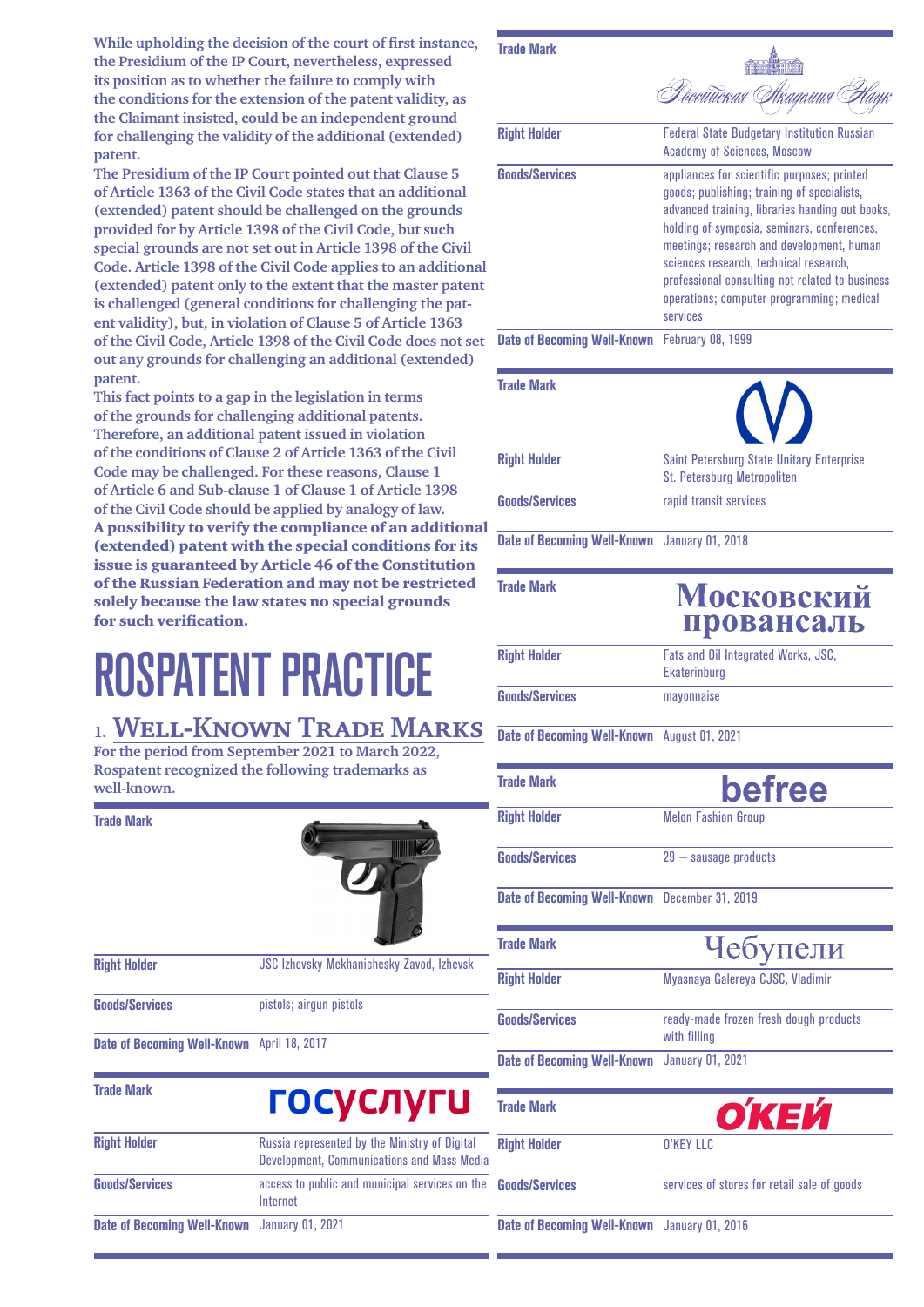#### **Trade Mark**



| <b>Right Holder</b>                | Myasnaya Galereya CJSC, Vladimir                                                     |  |
|------------------------------------|--------------------------------------------------------------------------------------|--|
| <b>Goods/Services</b>              | frozen dough products with filling and frozen<br>ready-made breaded chicken products |  |
| <b>Date of Becoming Well-Known</b> | September 01, 2021                                                                   |  |
| <b>Trade Mark</b>                  |                                                                                      |  |
| <b>Right Holder</b>                | GSL JSC                                                                              |  |
| <b>Goods/Services</b>              | lotteries, lottery tickets, lottery organization                                     |  |
| <b>Date of Becoming Well-Known</b> | December 31, 2017                                                                    |  |

| 274        | <b>KARACHI MUD</b>            | therapeutic mud           | Ozero-Karachi Health<br>Resort Area, Chanovsky<br><b>District, Novosibirsk</b><br>Region, within the Lake<br>Karachi Field |
|------------|-------------------------------|---------------------------|----------------------------------------------------------------------------------------------------------------------------|
| $275$ (GI) | <b>KUBAN.</b><br>NOVOROSSIYSK | wines, sparkling<br>wines | Kuban. Novorossiysk wine<br>and wine-producing region<br>of Krasnodar Territory                                            |
| 276        | CUBA                          | rum                       | Cuba                                                                                                                       |
| 277 (GI)   | KUBAN.<br><b>GELENDZHIK</b>   | wines                     | Napa Valley wine-produc-<br>ing region located in Napa<br>County, California, USA                                          |
| 278 (GI)   | <b>NAPA VALLEY</b>            | wines                     | <b>Republic of Altai</b>                                                                                                   |
| $279$ (GI) | NOVOROSSIYSK<br><b>CEMENT</b> | cement                    | Novorossiysk of Krasnodar<br>Territory                                                                                     |
| 280 (GI)   | MAYKOP VODKA                  | vodka                     | Maykop, Republic<br>of Adygeya                                                                                             |

# <span id="page-13-1"></span>INTELLECTUAL PROPERTY NEWS OF THE EURASIAN ECONOMIC UNION AND NEIGHBORING **COUNTRIES**

### <span id="page-13-2"></span>**1. EAPO and EAEU**

**The first Eurasian patent for industrial design was published**

**October 25, 2021 The Eurasian Patent Office (EAPO) published Eurasian patent for [industrial design number 000001](https://www.eapo.org/ru/publications/publicat/viewbull.php?publ=L&bull=2021-10&id=000001&kind=S1) owned by the Russian Federation, on which behalf State Space Corporation Roscosmos is acting. The publication of information about the issue of Eurasian patents for industrial designs is provided for by Article 15(3) of the Protocol on the Protection of Industrial Designs to the Eurasian Patent Convention. The information about Eurasian patents for industrial designs will be published using the continuous publication technology in the [EAPO Bulletin Industrial Designs \(Eur](https://www.eapo.org/ru/?publs=desbull)[asian Applications and](https://www.eapo.org/ru/?publs=desbull) Eurasian Patents). The published information will include bibliographic data as well as the title, priority data, and images of the industrial design.**

#### **The Protocol on the Protection of Industrial Designs became effective for the Republic of Tajikistan**

**On November 30, 2021, the Protocol on the Protection of Industrial Designs to the Eurasian Patent Convention adopted on September 9, 2019, at a diplomatic conference in Nur-Sultan, Republic of Kazakhstan, became effective for the Republic of Tajikistan.**

**In accordance with the notice from the depositary of the Protocol (the Director General of the World Intellectual Property Organization) and Article 22(4) of the Protocol, this interna-**

СПОРТЛОТО

**Right Holder** Sportloto LLC

**Trade Mark**

**Goods/Services** lotteries, lottery tickets, lottery organization

**Date of Becoming Well-Known** December 31, 2016

**During the same period, upon the appeal of the interested party, Rospatent reversed its decision to recognize the HIGHSCREEN designation (No. 158) as well-known.**

### <span id="page-13-0"></span>**2. Appellations of Origin and Geographical**

### **Indications**

**During the period from September 2021 to March 2022, Rospatent registered six geographical indications and two appellations of origin:**

| Numher in<br>the Register<br>of Gen-<br>graphical<br><b>Indications</b><br>and Appel-<br>lations of<br><b>Origin</b> | Geographical<br>indication/<br>appellation of origin | Goods                                             | <b>Geographic location</b>                                                                   |
|----------------------------------------------------------------------------------------------------------------------|------------------------------------------------------|---------------------------------------------------|----------------------------------------------------------------------------------------------|
| $270$ (GI)                                                                                                           | <b>COD LIVER IN THE</b><br><b>MURMANSK STYLE</b>     | canned cod liver                                  | Murmansk, Murmansk<br><b>Region</b>                                                          |
| $271$ (GI)                                                                                                           | KUBAN. TAMAN<br><b>PFNINSIII A</b>                   | wines, sparkling<br>wines                         | Kuhan. Taman Peninsula<br>wine and wine-producing<br>region of Krasnodar<br><b>Territory</b> |
| 272 (GI)                                                                                                             | <b>ORDYNSKAYA</b><br><b>PAINTING</b>                 | decorative and<br>utilitarian painted<br>woodware | Ordynsky District, Novosi-<br>birsk Region                                                   |
| 273                                                                                                                  | <b>KARACHAY MUTTON</b>                               | meat, meat<br>products, mutton<br>by-products     | <b>Karachay-Cherkess</b><br><b>Republic</b>                                                  |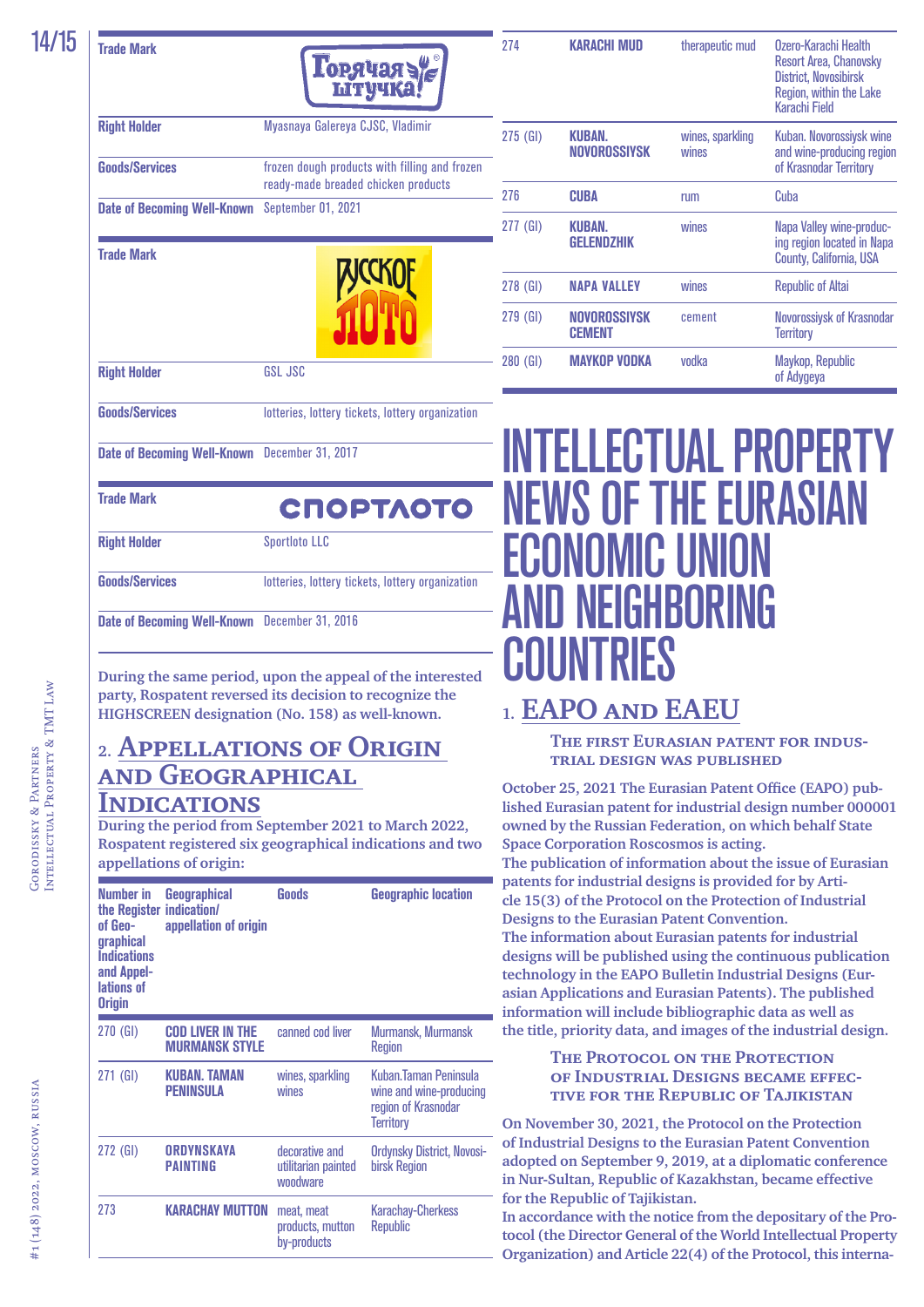**tional treaty became effective for the Republic of Tajikistan three months after the said state had deposited the relevant instrument of ratification with the depository for storage. Therefore, Eurasian patents for industrial designs issued upon Eurasian applications filed from November 30, 2021, will be valid in the Republic of Tajikistan.**

#### **The EAPO expanded its participation in the WIPO DAS for industrial designs**

**Starting from December 1, 2021, the Eurasian Patent Office (EAPO) provides a possibility to use the Digital Access Service for priority documents of the World Intellectual Property Organization (WIPO DAS) with regard to applications for industrial designs.**

**Starting from this date, when applying for priority on a Eurasian application for industrial design as per Rule 80(1) of the Patent Regulations to the Eurasian Patent Convention based on the prior application previously placed in the WIPO DAS digital library, applicants may, instead of submitting a certified copy of the prior application to the EAPO, submit an access code to this application in the WIPO DAS. An applicant may deposit a prior application for industrial design in the WIPO DAS digital library through the International Bureau of the World Intellectual Property Organization or another industrial property office that accepts the relevant applications for industrial designs for depositing in the WIPO DAS digital library.**

**The EAPO also acts as a depositing office in the WIPO DAS by placing in this digital library Eurasian applications for industrial designs based on requests from the applicants.**

#### **The PPH program between EAPO and KIPO became permanent**

**The Eurasian Patent Office (EAPO) informs that, since January 1, 2022, the Patent Prosecution Highway (PPH) program between the EAPO and the Korean Intellectual Property Office (KIPO) became permanent. The PPH program is based on the [Memorandum of](https://www.eapo.org/pdf/home/international/2018/KIPO_PPH_ru_20181004.pdf) Understanding on the [Pilot Patent Prosecution Highway between](https://www.eapo.org/pdf/home/international/2018/KIPO_PPH_ru_20181004.pdf)  the [EAPO and](https://www.eapo.org/pdf/home/international/2018/KIPO_PPH_ru_20181004.pdf) KIPO signed on September 25, 2018.**

#### **The [annual report of](https://www.eapo.org/ru/publications/reports/report2021/index_ru.html) the Eurasian [Patent Organization for](https://www.eapo.org/ru/publications/reports/report2021/index_ru.html) 2021 was [published](https://www.eapo.org/ru/publications/reports/report2021/index_ru.html)**

#### Examination of Eurasian applications for inventions. Effect of Eurasian patents for inventions

**In 2021, the EAPO received** 3,643 **applications for Eurasian patents for inventions, of which** 657 **applications (**18**%) were filed by the applicants from the EAPO member countries. In 2021, there were** 8**% submitted applications more than in 2020.**

**The international applications accounted for the bulk of Eurasian applications received in 2021:** 2,764 **applications. In 2021,** 2,416 **Eurasian patents were issued. Of these,**  1,925 **patents (**79.68**%) were granted to the applicants from non-EAPO member states.**

**As of December 31, 2021, there were 17,642 Eurasian patents effective in the territory of the EAPC member states and the Republic of Moldova.**

#### Examination of Eurasian applications for industrial designs

**Admission of Eurasian applications for industrial designs started on June 1, 2021. In total,** 92 **Eurasian applications for industrial designs were received in 2021, while the total** 

**number of applied industrial designs amounted to** 190**. Of these,** 77 **(**83.7**%) were submitted by the applicants from the EAPO member countries, while** 15 **(**16.3**%) were submitted by the applicants from other countries.** 7 **Eurasian patents were issued, with the total number of registered industrial designs being** 16**.**

#### **New president of the Eurasian Patent OFFICE**

*Grigory Ivliev* **(former Head of Rospatent) [took up office](https://www.eapo.org/ru/index.php?newspress=view&d=1230)  as the [EAPO President](https://www.eapo.org/ru/index.php?newspress=view&d=1230). Saule Tlevlesova, who has held this position since 2016, left her office. The EAPO President changed as a result of the regular elections held on August 9–10, 2021, during the meeting of the EAPO Administrative Council.**

### <span id="page-14-0"></span>**2. Belarus**

#### **Information about protection of intellectual property rights**

**The official website of the State Customs Committee of the Republic of Belarus now has a section entitled "[Pro](http://www.gtk.gov.by/ru/intellectualnaya_sobstvennost-ru/)tection of [Intellectual Property Rights](http://www.gtk.gov.by/ru/intellectualnaya_sobstvennost-ru/)," where you can find the information included in the National Customs Register of Intellectual Property Subject Matters and learn more about the measures taken by the customs authorities to protect intellectual property rights.**

**In addition, this section provides the information about the procedure for filing applications for these measures of protection and about the obligation to compensate for property damage as well as about the work of the Eurasian Economic Commission and customs services of the member states of the Eurasian Economic Union on this issue.**

#### **The codification of legislation in the field of intellectual property was considered**

**On November 3, 2021, a meeting of the Council on Issues of Legal and Judicial Activity under the President of the Republic of Belarus was held. The meeting considered the issue "On improvement** 

**of national legislation in the field of intellectual property law and its codification."**

**It was noted that the State Committee on Science and Technology concluded that it is advisable to perform codification. Its main advantages include that it will make it possible to systematize legislation in the field of intellectual property, to exclude doubling in legal regulation of provisions contained in different laws, to eliminate existing regulatory gaps and contradictions between regulations, and also to unify the terminology of regulations.**

#### **The Strategy in the field of intel[lectual property until 2030 was](https://etalonline.by/document/?regnum=c22100672#%D0%97%D0%B0%D0%B3_%D0%A3%D1%82%D0%B2_1)  [approved.](https://etalonline.by/document/?regnum=c22100672#%D0%97%D0%B0%D0%B3_%D0%A3%D1%82%D0%B2_1)**

**Decree of the Council of [Ministers of](https://etalonline.by/document/?regnum=c22100672) the Republic of [Belarus dated November 24, 2021, No. 672](https://etalonline.by/document/?regnum=c22100672) established the following: how the state policy in the field of intellectual property will be formed up, what goals and objectives are set, and what ways of implementation are planned. The Strategy determines areas of improvement of the national intellectual property system and goals and objectives of the state policy in this area. Its implementation provides for the transformation of intellectual property into an effective tool for innovative and socio-cultural development of Belarus.**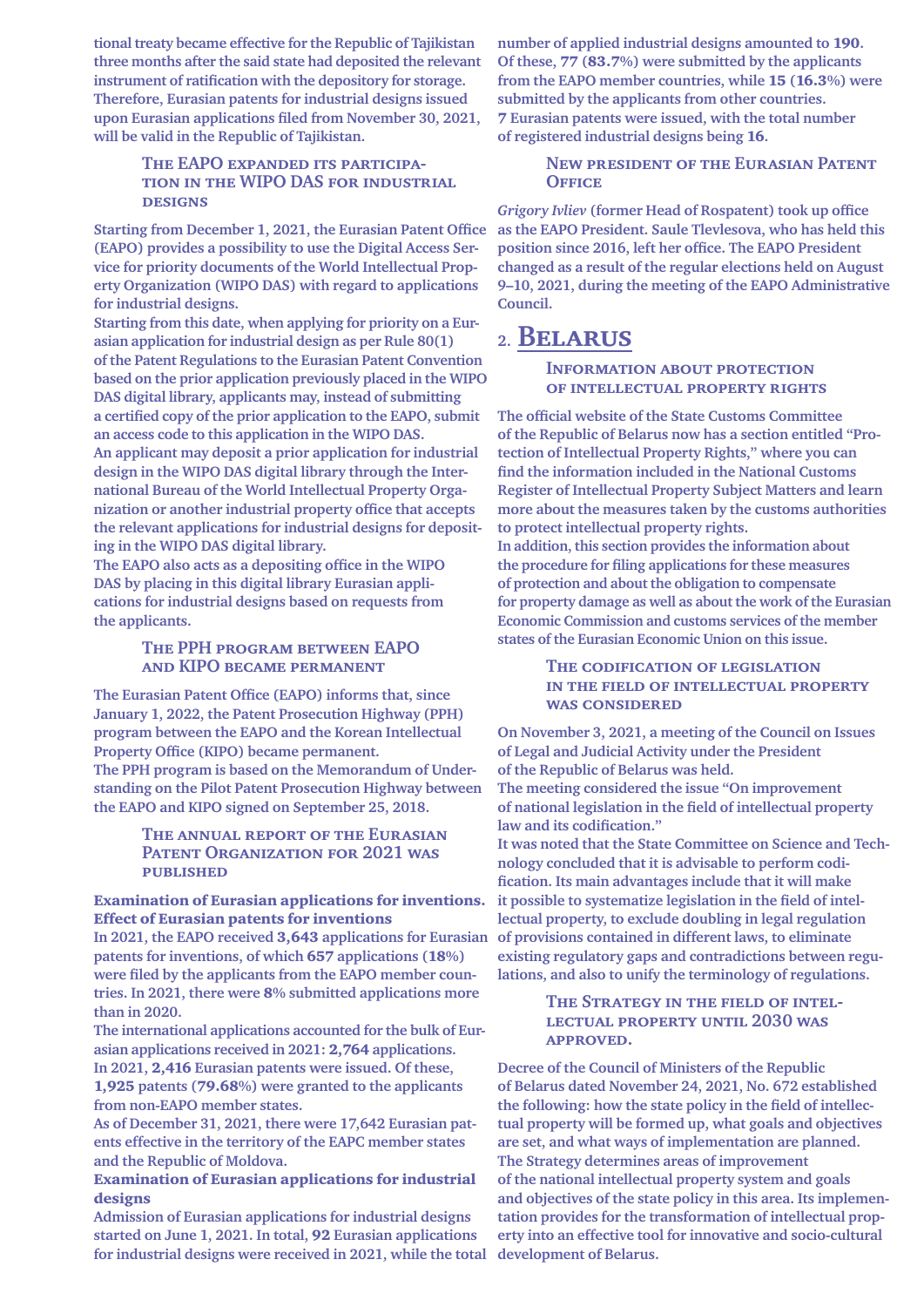**The rendered resolution of the Plenum may be roughly divided into two sections. The** first section **explains how to apply the provisions of procedural law in such disputes. The explanations deal with the jurisdiction over cases, the requirements for procedural documents when applying for judicial protection, compliance with the procedure for resolving disputes and the time limits of recourse to a court, the legal consequences of non-compliance with these requirements, the grounds and procedure for applying injunctive reliefs.**

**The** second section **explains how to apply the provisions of substantive law governing the creation, legal protection, and use of inventions, utility models, and industrial designs. These explanations relate to the grounds and procedure for acquiring exclusive rights, the specific features of their protection, the procedure for disposing of the exclusive right, and the legal consequences of non-compliance with the legal requirements in this regard. It also explains how to apply legislation on employee's subject matters, the grounds and procedure for payment of remuneration, the validity period of patents, the conditions and procedure for issuing a compulsory license.**

#### **Belarus accedes to the Protocol on the Protection of Industrial Designs to the Eurasian Patent CONVENTION**

**On December 31, 2021, the President of the Republic of Belarus signed the Law of the Republic of Belarus On Accession of the Republic of Belarus to the Protocol on the Protection of Industrial Designs to the Eurasian Patent Convention dated September 9, 1994. On January 19, 2022, at the headquarters of the World Intellectual Property Organization (WIPO), the instrument of accession of the Republic of Belarus to the Protocol** 

**on the Protection of Industrial Designs to the Eurasian Patent Convention was delivered to the depositary of the Protocol on the Protection of Industrial Designs — the WIPO Director General.**

**The Protocol on the Protection of Industrial Designs will become effective for the Republic of Belarus on April 19, 2022.**

### <span id="page-15-0"></span>**3. Kazakhstan**

#### **About amendments to the legislation in the field of intellectual property**

**On December 10, the Central Communications Service held a press conference dedicated to the amendments to the legislation in the field of intellectual property.**

**According to the participants, in order to further improve the legislation, the deputies of the Mazhilis of the Parliament of Kazakhstan initiated amendments on intellectual property (a draft law is under consideration in the Mazhilis).**

**The amendments are aimed at increasing the transparency and efficiency of collective organizations, introducing pro-** **tection of a new industrial property subject matter being a geographical indication, providing short-term protection for non-registered industrial designs, introducing an "opposition" system, and regulating the activities of patent attorneys.**

### <span id="page-15-1"></span>**4. Tajikistan**

**Results of the Patent Office's operations for 2021**

**On January 10, the results of the [Office's work in](http://ncpi.tj/2022/01/11/%d0%b8%d1%82%d0%be%d0%b3%d0%b8-%d0%b4%d0%b5%d1%8f%d1%82%d0%b5%d0%bb%d1%8c%d0%bd%d0%be%d1%81%d1%82%d0%b8-%d0%b2%d0%b5%d0%b4%d0%be%d0%bc%d1%81%d1%82%d0%b2%d0%b0-%d0%b7%d0%b0-2021-%d0%b3%d0%be%d0%b4/) 2021 were summarized at the National Center for Patents and Information (Patent Office of Tajikistan).**

**In 2021, the Office received 121 applications for obtaining a minor patent for invention, 9 applications for granting a patent for invention, and 6 applications for obtaining a Eurasian patent.**

**The number of Eurasian patents valid in Tajikistan is 6,459. 42 applications indicating Tajikistan were registered under the Hague System for the International Registration of Industrial Designs. Since joining the Hague System (in 2012), a total of 843 applications indicating Tajikistan were submitted, of which 599 were registered.**

**The Office received 593 applications for trademark registration in accordance with the national procedure, including 253 applications from national applicants and 340 applications from foreign applicants.**

**In 2021, the Office received 2,022 applications for international registration of trademarks, 2,671 applications were considered. Of these, there were 1,716 applications fully registered, 254 applications with non-protectable elements, 184 applications registered with regard to some of the goods and services specified in the international registration, and 517 applications fully rejected.**

### <span id="page-15-2"></span>**5. Uzbekistan**

**Some laws of Uzbekistan on intellectual property were amended**

**The Law of the Republic of Uzbekistan On Amendments to Certain Legislative Acts of the Republic of Uzbekistan in Connection with Improvement of Legislation on Intellectual Property Subject Matters (No. ZRU-749 dated February 02, 2022) was adopted.**

**The amendments were made to the following laws. The law On Inventions, Utility Models, and Industrial Designs was supplemented with a section on fines for violation of the legislation on industrial property.**

**In the law On Trademarks, Service Marks, and Appellations of Origin of Goods:**

**•The right to register a trademark is granted to any individuals, not only to those engaged in business activities.**

**•The law is supplemented with an article on fines on legal entities for violation of the legislation on trademarks and appellations of origin of goods.**

**In the law On Trade Names:**

**•The law is supplemented with an article on fines for violation of the law on trade names.**

#### **The agreement between the CIS countries was ratified**

**On February 7, the President of Uzbekistan signed the Law of the Republic of Uzbekistan On Ratification of the Agreement on Cooperation of CIS Member States on Prevention and Suppression of Use of False Trademarks and Geographical Indications (Minsk, May 28, 2021).**